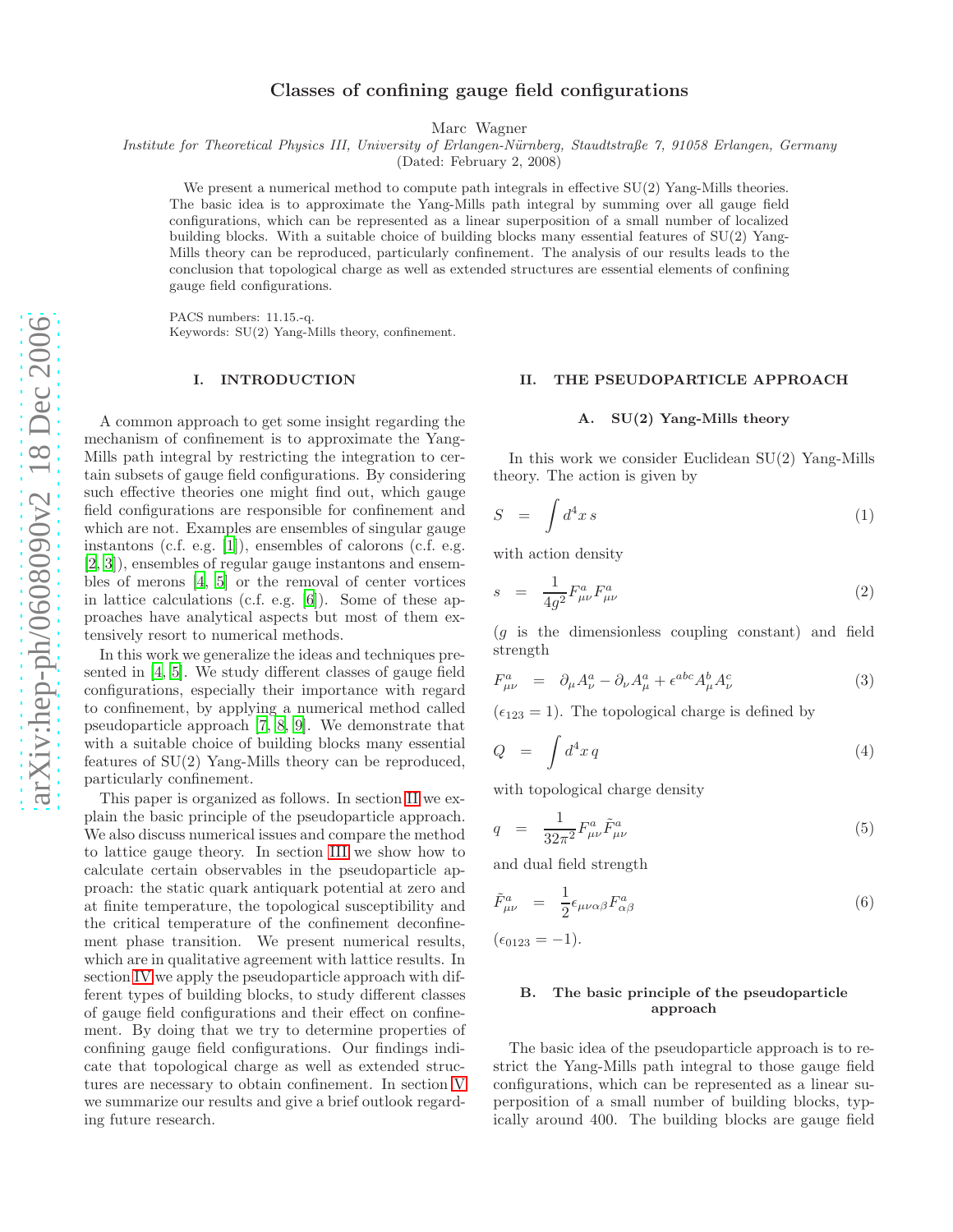configurations, which are localized in Euclidean spacetime. We refer to these building blocks as pseudoparticles, where the term pseudoparticle refers to the fact that the corresponding gauge field configurations are also localized in time in contrast to ordinary particles, which are only localized in space. In our context a pseudoparticle is not necessarily a solution of the classical Yang-Mills equations of motion.

Every pseudoparticle or building block has certain parameters, a position, an amplitude and a color orientation, which uniquely define the resulting gauge field configuration. It is important to stress that in general a sum of such pseudoparticles is not even close to a classical solution, as it is the case e.g. in instanton gas models (c.f. e.g. [\[1\]](#page-17-0)). The pseudoparticle approach is supposed to describe full quantum physics and not only certain semiclassical corrections.

The integration over all gauge field configurations in the path integral is replaced by an integration over the amplitudes and color orientations of the pseudoparticles. When considering a spacetime region containing a finite number of pseudoparticles, this is an ordinary multidimensional integral, which can be computed by Monte-Carlo methods.

The starting point of this work has been [\[4](#page-17-3), [5\]](#page-17-4). However, there are two important generalizations:

- We do not restrict our approach to regular gauge instantons and merons. A pseudoparticle can be any localized gauge field configuration. For example we also employ pseudoparticles with a limited range of interaction or without topological charge.
- In addition to a color orientation matrix we assign to each pseudoparticle a variable amplitude. In this way pseudoparticles are also able to model small quantum fluctuations.

Note that the pseudoparticle approach is a general technique, which is in no way restricted to  $SU(2)$  Yang-Mills theory. With minor modifications it can also be applied to other quantum field theories, e.g. quantum mechanics (c.f. [\[8](#page-17-7)]).

## C. The standard choice of pseudoparticles: "instantons", "antiinstantons" and akyrons

For the major part of this work we consider the following pseudoparticles:

<span id="page-1-0"></span>
$$
A_{\mu}^{a}(x) = \mathcal{A}(i)\mathcal{C}^{ab}(i)a_{\mu,\text{instanton}}^{b}(x - z(i)) ,
$$
  
\n
$$
a_{\mu,\text{instanton}}^{b}(x) = \eta_{\mu\nu}^{b} \frac{x_{\nu}}{x^{2} + \lambda^{2}}
$$
 (7)

$$
A_{\mu}^{a}(x) = \mathcal{A}(i)\mathcal{C}^{ab}(i)a_{\mu,\text{antinstanton}}^{b}(x - z(i)) ,
$$
  
\n
$$
a_{\mu,\text{antinstanton}}^{b}(x) = \bar{\eta}_{\mu\nu}^{b} \frac{x_{\nu}}{x_{\nu+1}}.
$$
 (8)

$$
a_{\mu, \text{antiinstanton}}(x) = \eta_{\mu\nu} \frac{1}{x^2 + \lambda^2}
$$
\n
$$
A_{\mu}^a(x) = \mathcal{A}(i)\mathcal{C}^{ab}(i)a_{\mu, \text{akyron}}^b(x - z(i)) ,
$$
\n
$$
A_{\mu}^a(x) = \mathcal{A}(i)\mathcal{C}^{ab}(i)a_{\mu, \text{akyron}}^b(x - z(i)) ,
$$
\n
$$
A_{\mu}^a(x) = \mathcal{C}^{ab}(\mu, \mathcal{C}^{ab}(\mu, \mathcal{C}^{ab}))
$$

$$
a_{\mu,\text{akyron}}^b(x) = \delta^{b1} \frac{x_\mu}{x^2 + \lambda^2},\tag{9}
$$

where  $\eta_{\mu\nu}^b = \epsilon_{b\mu\nu} + \delta_{b\mu}\delta_{0\nu} - \delta_{b\nu}\delta_{0\mu}$  and

 $\bar{\eta}^b_{\mu\nu} = \epsilon_{b\mu\nu} - \delta_{b\mu}\delta_{0\nu} + \delta_{b\nu}\delta_{0\mu}$ . Each pseudoparticle has an index i, an amplitude  $A(i) \in \mathbb{R}$ , a color orientation matrix  $\mathcal{C}^{ab}(i) \in SO(3)$ , a position  $z(i) \in \mathbb{R}^4$  and a size  $\lambda \in \mathbb{R}^+$ . When considering a single pseudoparticle, a color orientation matrix is equivalent to a global gauge transformation. Since such a global gauge transformation can be specified by an element of  $SU(2)$ , for which  $S^3$  is a suitable parameter space, it can be expressed in terms of  $(c_0(i), \ldots, c_3(i)) \in \tilde{S}^3$ , i.e.  $c_0(i)^2 + c(i)^2 = 1$ :

$$
\mathcal{C}^{ab}(i) = \delta^{ab} \Big( c_0(i)^2 - \mathbf{c}(i)^2 \Big) + 2c_a(i)c_b(i) + 2\epsilon^{abc} c_0(i)c_c(i)
$$
\n(10)

(c.f. Appendix [A\)](#page-15-0). Note that Euclidean Lorentz transformations are equivalent to color rotations, when considering a single instanton or antiinstanton [\[10](#page-17-9)], while a single akyron is form invariant under such Lorentz transformations. Therefore Euclidean Lorentz transformations have been included by considering arbitrary color orientations.

Setting  $A(i) = 2$  in [\(7\)](#page-1-0) yields an instanton in regular gauge [\[11\]](#page-17-10). Although for  $A(i) \neq 2$  such pseudoparticles are not actually instantons, we nevertheless refer to them by that term. For  $A(i) = 2$  the action of an instanton is  $S = 8\pi^2/g^2$ , otherwise it is  $S = \infty$ . The topological charge is given by

<span id="page-1-1"></span>
$$
Q = \frac{1}{4} \mathcal{A}(i)^2 \left(3 - \mathcal{A}(i)\right). \tag{11}
$$

With exception of a sign reversal in  $(11)$  the same applies for antiinstantons  $(8)$ .

A single akyron [\[35](#page-17-11)] is a pure gauge, i.e.  $S = 0$  and  $Q = 0$ . Note that for linear superpositions of akyrons  $S \neq 0$  in general, due to the non-Abelian nature of SU(2). However, any such superposition has vanishing topological charge density (c.f. Appendix [B\)](#page-15-1).

A common and essential property of instantons, antiinstantons and akyrons is their long range nature. For large |x| the corresponding gauge fields decrease like  $1/|x|$ . As a consequence these pseudoparticles have the ability to interact over large distances.

### *Why this particular choice of pseudoparticles?*

An important reason for considering pseudoparticles [\(7\)](#page-1-0) and [\(8\)](#page-1-0) is their similarity to regular gauge instantons and merons, which are known to exhibit confinement [\[4](#page-17-3), [5\]](#page-17-4).

We additionally include akyrons [\(9\)](#page-1-0) so that the gauge field has both a transverse part and a longitudinal part (superpositions of instantons and antiinstantons form transverse gauge fields, whereas superpositions of akyrons form longitudinal gauge fields; c.f. Appendix [C\)](#page-15-2). Furthermore, one can show that in the continuum limit, i.e. in the limit of infinitely many pseudoparticles, instantons (or antiinstantons) and akyrons form a basis of all gauge field configurations (c.f. Appendix [D\)](#page-16-0).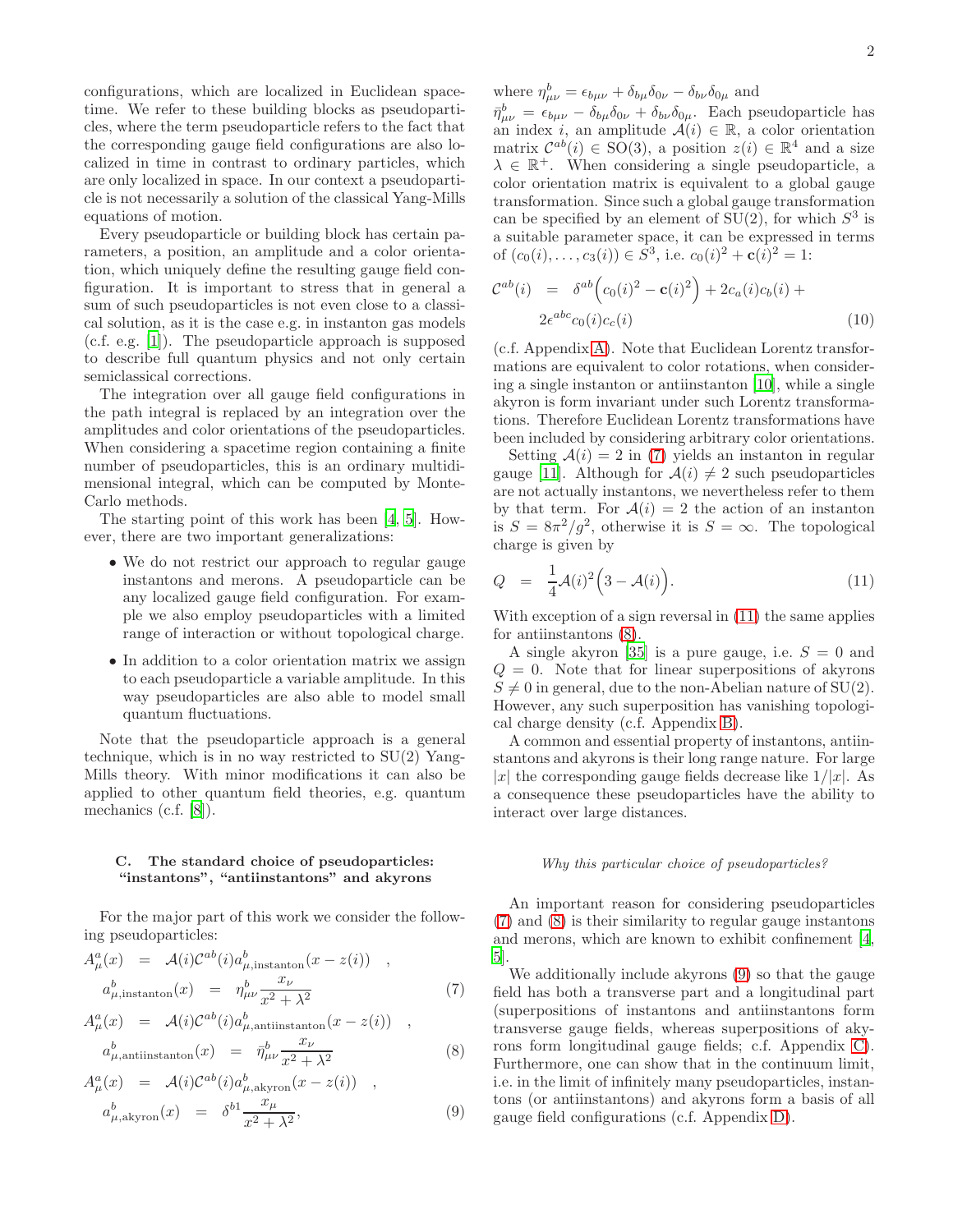Finally, numerical studies with different types of pseudoparticles have shown that observables are not very sensitive to moderate changes in the definition of the pseudoparticles. For example replacing  $1/(x^2 + \lambda^2)$  by  $(1/\lambda^2) \exp(-x^2/2\lambda^2)$  in [\(7\)](#page-1-0) to [\(9\)](#page-1-0) hardly affects numerical results, if  $\lambda$  is sufficiently large (c.f. section [IV A 2\)](#page-12-0). It seems that results in the pseudoparticle approach mainly depend on certain "global pseudoparticle properties", like their ability to interact over sufficiently large distances or whether they carry topological charge or not.

### <span id="page-2-3"></span>D. Pseudoparticle ensembles

We put N pseudoparticles with randomly and uniformly chosen positions inside a hyperspherical spacetime volume (c.f. Fig. [1\)](#page-2-0). In the following we denote the radius of this spacetime hypersphere by  $r_{\text{spacetime}}$  and its volume by  $V_{\text{spacetime}}$ . These quantities are related according to  $V_{\text{spacetime}} = (\pi^2/2)r_{\text{spacetime}}^4$ . The pseudoparticle density is given by  $n = N/V_{\text{spacetime}}$ . For most calculations we consider  $N = 400$  pseudoparticles [\(7\)](#page-1-0) to [\(9\)](#page-1-0) with size  $\lambda = 0.5$  and pseudoparticle density  $n = 1.0$ . This amounts to  $r_{\text{spacetime}} = 3.0$ .

The gauge field is a linear superposition of instantons, antiinstantons and akyrons:

<span id="page-2-1"></span>
$$
A_{\mu}^{a}(x) = \sum_{i} \mathcal{A}(i) \mathcal{C}^{ab}(i) a_{\mu, \text{instanton}}^{b}(x - z(i)) +
$$

$$
\sum_{j} \mathcal{A}(j) \mathcal{C}^{ab}(j) a_{\mu, \text{antinstanton}}^{b}(x - z(j)) +
$$

$$
\sum_{k} \mathcal{A}(k) \mathcal{C}^{ab}(k) a_{\mu, \text{akyron}}^{b}(x - z(k)) \qquad (12)
$$

(the indices  $i, j$  and  $k$  assume values from different ranges). In accordance with the ratio of transverse and



<span id="page-2-0"></span>FIG. 1: a 4-dimensional spacetime hypersphere of radius  $r_{\text{spacetime}}$  with  $N = 20$  pseudoparticles (pseudoparticles are symbolized by dark gray circles).

longitudinal gauge field components, which is 3 : 1, we choose  $N_{\text{instanton}}$ :  $N_{\text{antinstanton}}$ :  $N_{\text{akyron}} = 3:3:2$ (Ninstanton, Nantiinstanton and Nakyron are the corresponding pseudoparticle numbers). Although in the limit of infinitely many pseudoparticles instantons by themselves form a basis of all transverse gauge fields, i.e. applying instantons and antiinstantons would yield an overcomplete basis, we consider an equal number of instantons and antiinstantons, when using a finite number of pseudoparticles. Our ensembles are then symmetric with respect to topological charge (c.f. [\(11\)](#page-1-1)).

We define the ensemble average of a quantity  $\mathcal O$  by

<span id="page-2-2"></span>
$$
\langle \mathcal{O} \rangle = \frac{1}{Z} \int \left( \prod_i d\mathcal{A}(i) d\mathcal{C}(i) \right) \mathcal{O}[A(\mathcal{A}(i), \mathcal{C}(i))]
$$
  
\n
$$
e^{-S[A(\mathcal{A}(i), \mathcal{C}(i))]} ,
$$
  
\n
$$
Z = \int \left( \prod_i d\mathcal{A}(i) d\mathcal{C}(i) \right) e^{-S[A(\mathcal{A}(i), \mathcal{C}(i))]} .
$$
 (13)

$$
S[A(\mathcal{A}(i), \mathcal{C}(i))] = \int_{V_{\text{spacetime}}} d^4x \, s(A(\mathcal{A}(i), \mathcal{C}(i))) \tag{14}
$$

 $(d\mathcal{C}(i))$  is the invariant integration measure on  $S^3$ ), i.e. the integration over all gauge field configurations in the path integral is replaced by an integration over the amplitudes and color orientations of the pseudoparticles. The quantity  $\mathcal{O}$ , the action  $S$  and the action density  $s$  can be expressed in terms of  $A(i)$  and  $C(i)$  via [\(12\)](#page-2-1). Only the action inside the spacetime hypersphere is considered for such a "path integral".

To eliminate the dependence of the ensemble average  $\langle \mathcal{O} \rangle$  on the randomly chosen pseudoparticle positions  $z(i)$ , we independently calculate  $\langle \mathcal{O} \rangle$  for many different sets of positions and take the average.

Instead of integrating over amplitudes and color orientations as in [\(13\)](#page-2-2) one could also integrate over positions or only over amplitudes. However, we have found that numerical results of such computations are very similar  $(c.f. [4, 5, 8]).$  $(c.f. [4, 5, 8]).$  $(c.f. [4, 5, 8]).$  $(c.f. [4, 5, 8]).$  $(c.f. [4, 5, 8]).$  $(c.f. [4, 5, 8]).$  $(c.f. [4, 5, 8]).$ 

Note that our pseudoparticle ensembles are Lorentz invariant with respect to the center of the spacetime hypersphere as well as globally gauge invariant.

### *Numerical realization of pseudoparticle ensembles*

Ensemble averages  $\langle \mathcal{O} \rangle$  in the pseudoparticle approach are given by multidimensional integrals (c.f. [\(13\)](#page-2-2)), which can be computed by Monte-Carlo methods. We have applied the Metropolis algorithm (c.f. e.g. [\[12\]](#page-17-12)). In a single Metropolis step the pseudoparticles are updated one by one in fixed order. When updating a pseudoparticle, its amplitude and color orientation are randomly changed. These changes are always accepted if they reduce the action. Otherwise they may be rejected depending on the outcome of a stochastic experiment. The action inside the spacetime hypersphere [\(14\)](#page-2-2) is approximated by standard Monte-Carlo sampling.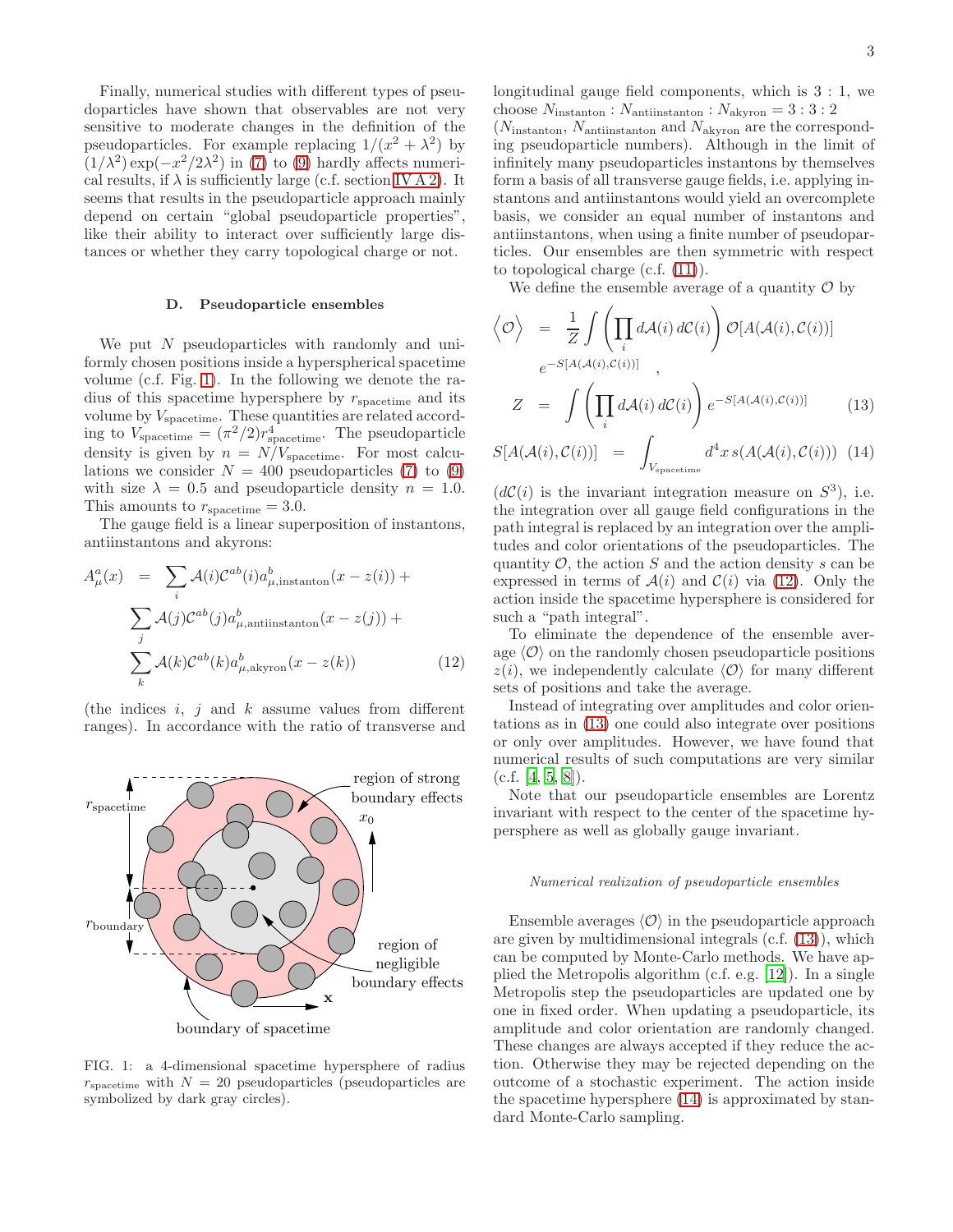To get rid of unwanted boundary effects, samples of physically meaningful quantities are always taken inside a hyperspherical spacetime region of radius  $r_{\text{boundary}} < r_{\text{spacetime}}$  (c.f. Fig. [1\)](#page-2-0). We determine  $r_{\text{boundary}}$  by considering plots of the average action density  $\langle s \rangle$  against the distance to the center of the spacetime hypersphere:  $r_{\text{boundary}}$  is assigned that distance, where  $\langle s \rangle$  starts to deviate significantly from its constant value near the center of the spacetime hypersphere. In the ex-ample shown in Fig. [2](#page-3-0) we have chosen  $r_{\text{boundary}} = 1.8$ .

Numerical calculations have shown that pseudoparticle results are pretty stable, when applying between 100 and 800 pseudoparticles (c.f. [\[8\]](#page-17-7)). Using significantly less than 100 pseudoparticles is usually not possible, because to extract physically meaningful results one requires a sufficiently large spacetime region, where boundary effects are negligible.



<span id="page-3-0"></span>FIG. 2:  $N = 400$ ,  $n = 1.0$ ,  $\lambda = 0.5$ ,  $g = 4.0$ .  $\langle s \rangle$  plotted against the distance to the center of the spacetime hypersphere.

# E. The pseudoparticle approach compared to lattice gauge theory

In many aspects the pseudoparticle approach is similar to lattice gauge theory. Both approaches approximate path integrals by integrating over a finite number of degrees of freedom. In lattice gauge theory the integration is performed over a fixed number of link variables, while in the pseudoparticle approach there is a fixed number of pseudoparticles with amplitudes and color orientations as degrees of freedom.

In both cases the scale can be set by identifying the numerical value of any dimensionful quantity with its physical/experimental value. When using the string tension σ, any quantity Ο with dimension  $(\text{length})^L$  is given in physical units by

<span id="page-3-1"></span>
$$
\mathcal{O}_{\text{physical}} = \left(\frac{\sigma}{\sigma_{\text{physical}}}\right)^{L/2} \mathcal{O}, \tag{15}
$$

where  $\mathcal O$  and  $\sigma$  are the numerical dimensionless values of  $\mathcal O$  and  $\sigma$  at coupling constant g and  $\sigma_{\text{physical}}$  is the value of the string tension in physical units (throughout this work  $\sigma_{\text{physical}} = 4.2 / \text{fm}^2$ . A crucial property of any trustworthy numerical method is that dimensionless ratios of dimensionful quantities, e.g.  $\chi^{1/4}/\sigma^{1/2}$  or  $T_{\text{critical}}/\sigma^{1/2}$ , do not depend on the coupling constant, i.e. that dimensionful quantities scale consistently. This has been observed both in lattice calculations and in the pseudoparticle approach (c.f. section [III\)](#page-4-0).

In lattice gauge theory the ultraviolet regulator is the lattice spacing a. Since different values for g yield different values for  $\sigma$ , the lattice spacing in physical units  $a_{\text{physical}}$  can be adjusted by choosing appropriate values for the coupling constant (replace  $\mathcal{O}_{\text{physical}}$  by  $a_{\text{physical}}$ and set  $L = 1$  and  $a = 1$  in [\(15\)](#page-3-1)). In the pseudoparticle approach the minimum size of ultraviolet fluctuations is determined by the average pseudoparticle distance  $\bar{d} = 1/n^{1/4}$  and the pseudoparticle size  $\lambda$ , i.e. there are two ultraviolet regulators. A variation of the coupling constant  $q$  has a similar effect on these regulators as it has in lattice calculations on the lattice spacing, that is  $\bar{d}_{\text{physical}}$  and  $\lambda_{\text{physical}}$  are increasing functions of g (c.f. Fig. [3;](#page-3-2) the scale has been set by the string tension, which we have obtained via generalized Creutz ratios (c.f. section III  $A$  1).

In contrast to lattice calculations we additionally have to specify the ratio  $\lambda/d$ . For our standard choice of parameters,  $d = 1.0$  and  $\lambda = 0.5$ , the ultraviolet regulators are of the same order of magnitude. Numerical calculations have shown that physical quantities are pretty stable with respect to a variation of  $\lambda/\bar{d}$  in the range  $0.2 \ldots 1.1$  and that there is qualitative agreement with lattice results for suitably chosen pseudoparticles (c.f. section [IV A 1\)](#page-11-1).

When considering the limit of infinitely many pseudoparticles, any gauge field configuration can be represented by a suitable superposition of instantons and aky-



<span id="page-3-2"></span>FIG. 3:  $N = 400$ ,  $n = 1.0$ ,  $\lambda = 0.5$ .  $\bar{d}_{\text{physical}}$  in fm and  $\lambda_{\text{physical}}$  in fm plotted against g.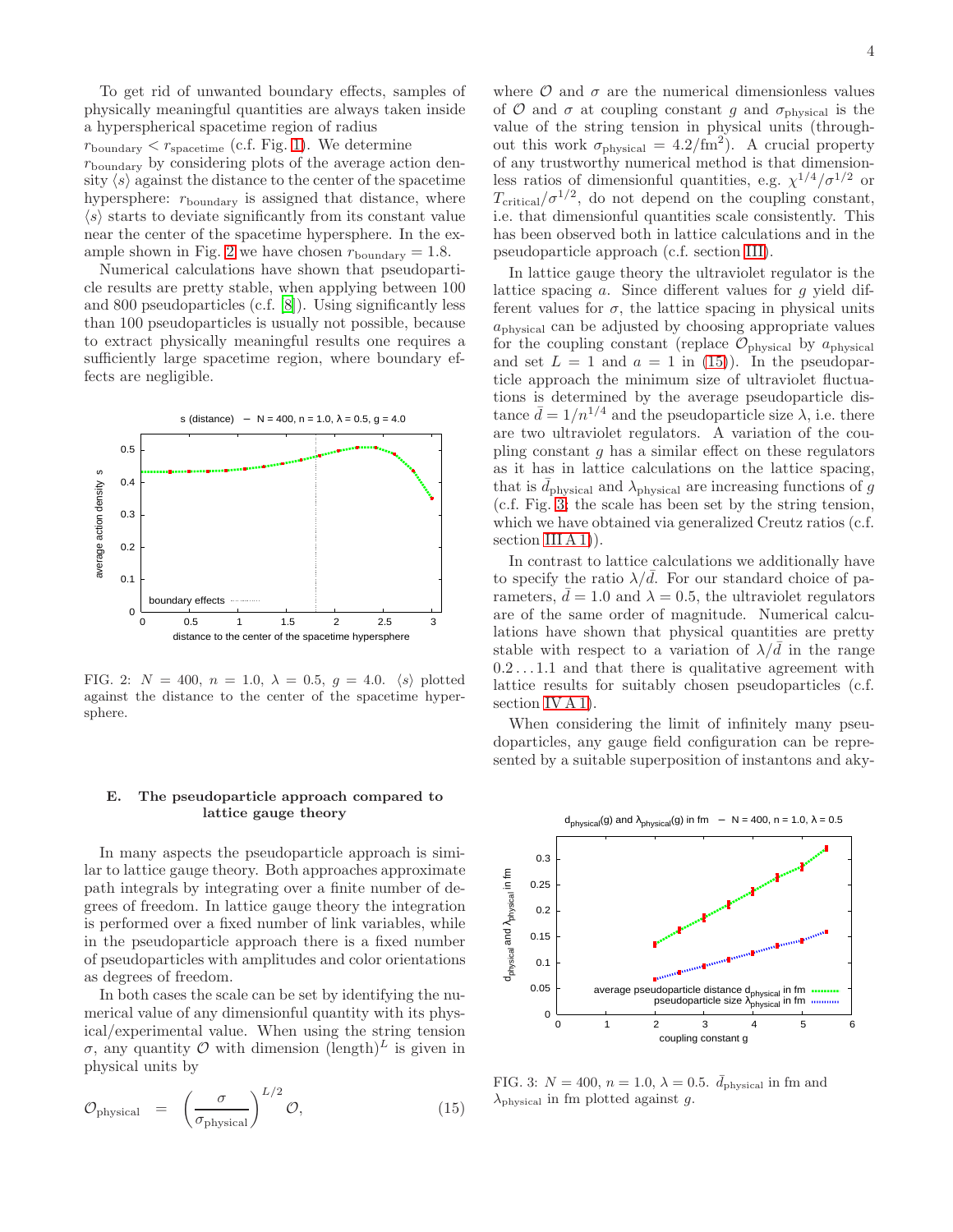rons (c.f. section [D\)](#page-16-0), i.e. in this limit our pseudoparticle ensembles are gauge invariant. However, unlike in lattice gauge theory we only have approximate gauge invariance when working with a finite number of degrees of freedom. Whether this approximate gauge invariance is a problem can be tested by numerical calculations. A suitable way of doing that is to fix the gauge and to perform computations similar to those without gauge fixing. In the pseudoparticle approach a particularly convenient gauge is Lorentz gauge, i.e.  $\partial_{\mu}A_{\mu}^{a}=0$ , which amounts to considering only instantons and antiinstantons but no akyrons. The qualitative agreement between these results and results without gauge fixing (c.f. section [IV B\)](#page-13-0) indicates that in the pseudoparticle approach the lack of exact gauge invariance is not a problem.

In contrast to lattice gauge theory we always work in the continuum, i.e. we do not discretize spacetime. This might be an advantage when calculating glueball masses from correlation functions, because due to exact rotational symmetry it is possible to project out states with a well defined angular momentum. Furthermore, the pseudoparticle approach has a high potential when dealing with fermionic problems, because there is no fermion doubling in such a continuum formulation.

Another difference lies in the number of degrees of freedom, which is significantly smaller in the pseudoparticle approach than it is in typical lattice calculations (1, 600 degrees of freedom, when using 400 pseudoparticles, compared to e.g. 786, 432 degrees of freedom on a "small" 16<sup>4</sup> -lattice). Therefore, when pseudoparticle results are in agreement with results from lattice calculations, the pseudoparticles are chosen such that they represent essential degrees of freedom of SU(2) Yang-Mills theory. To put it another way, by applying different types of pseudoparticles one can determine the effect of certain classes of gauge field configurations on certain observables, and by doing that try to find out essential properties of confining gauge field configurations (c.f. section [IV\)](#page-11-0). Lattice calculations, on the other hand, are much faster, i.e. they can cope with a significantly larger number of degrees of freedom in comparable computation time. Therefore, lattice calculations are certainly better suited for producing high quality numerical results.

# <span id="page-4-0"></span>III. CALCULATING OBSERVABLES

## A. The static quark antiquark potential at zero temperature

The common tool for studying the potential of a pair of infinitely heavy quarks at zero temperature are Wilson loops. A Wilson loop  $W_z$  is defined by

$$
W_z[A] = \frac{1}{2} \text{Tr} \left( P \left\{ \exp \left( i \oint dz_\mu A_\mu(z) \right) \right\} \right), \quad (16)
$$

where  $z$  is a closed spacetime curve and  $P$  denotes path ordering. Rectangular Wilson loops with spatial extension R and temporal extension T are denoted by  $W_{(R,T)}$ .

It is well known that the potential of a static quark antiquark pair  $V_{q\bar{q}}$  with separation R can be related to ensemble averages of rectangular Wilson loops according to

<span id="page-4-2"></span>
$$
V_{\mathbf{q}\bar{\mathbf{q}}}(R) = -\lim_{T \to \infty} \frac{1}{T} \ln \left\langle W_{(R,T)} \right\rangle \tag{17}
$$

 $(c.f. e.g. [12]).$  $(c.f. e.g. [12]).$  $(c.f. e.g. [12]).$ 

In the following we assume that for large separations the static quark antiquark potential can be parameterized by

<span id="page-4-3"></span>
$$
V_{q\bar{q}}(R) = V_0 - \frac{\alpha}{R} + \sigma R. \tag{18}
$$

This ansatz is based on the bosonic string picture [\[13,](#page-17-13) [14](#page-17-14)] and on various numerical results from lattice calculations  $(c.f. e.g. [15, 16, 17])$  $(c.f. e.g. [15, 16, 17])$  $(c.f. e.g. [15, 16, 17])$  $(c.f. e.g. [15, 16, 17])$  $(c.f. e.g. [15, 16, 17])$  $(c.f. e.g. [15, 16, 17])$  $(c.f. e.g. [15, 16, 17])$ . There are three parameters:

- $V_0$  is a constant shift of the potential without physical relevance.
- $\alpha$  is the coefficient in front of the attractive  $1/R$ correction of the potential for large separations. The bosonic string picture predicts  $\alpha_{\rm string} = \pi/12 \approx 0.26$  [\[13,](#page-17-13) [14\]](#page-17-14). In lattice calculations  $\alpha_{\text{lattice}} = 0.22 \dots 0.32$  has been observed [\[16,](#page-17-16) [17\]](#page-17-17). We refer to  $\alpha$  as Coulomb coefficient.
- The string tension  $\sigma$  characterizes the force between a static quark and a static antiquark at large separations. Lattice calculations yield a positive value of the string tension, which implies the presence of confinement (c.f. e.g. [\[15,](#page-17-15) [16,](#page-17-16) [18,](#page-17-18) [19\]](#page-17-19)). Furthermore,  $\sigma$  is a monotonically increasing function of the coupling constant  $g$ , i.e. when the scale is set by the string tension, the extension of the lattice in physical units can be adjusted by choosing appropriate values for g.

### <span id="page-4-1"></span>*1. Calculating* σ *and* α *via generalized Creutz ratios*

We determine the string tension  $\sigma$  and the Coulomb coefficient  $\alpha$  by generalizing the well known method of Creutz ratios [\[19](#page-17-19)].

Generalized Creutz ratios are based on guessing the functional dependence of ensemble averages of rectangular Wilson loops. A possible candidate is given by

<span id="page-4-4"></span>
$$
-\ln\left\langle W_{(R,T)}\right\rangle =
$$
  
=  $V_0\left(R+T\right)-\alpha\left(\frac{R}{T}+\frac{T}{R}\right)+\beta+\sigma RT$  (19)

[\[16\]](#page-17-16). It is a simple and plausible choice, which is consistent with numerical results from lattice calculations. It also fulfills the following necessary requirements:

•  $\langle W_{(R,T)} \rangle = \langle W_{(T,R)} \rangle$  (in Euclidean spacetime there is no difference between space and time).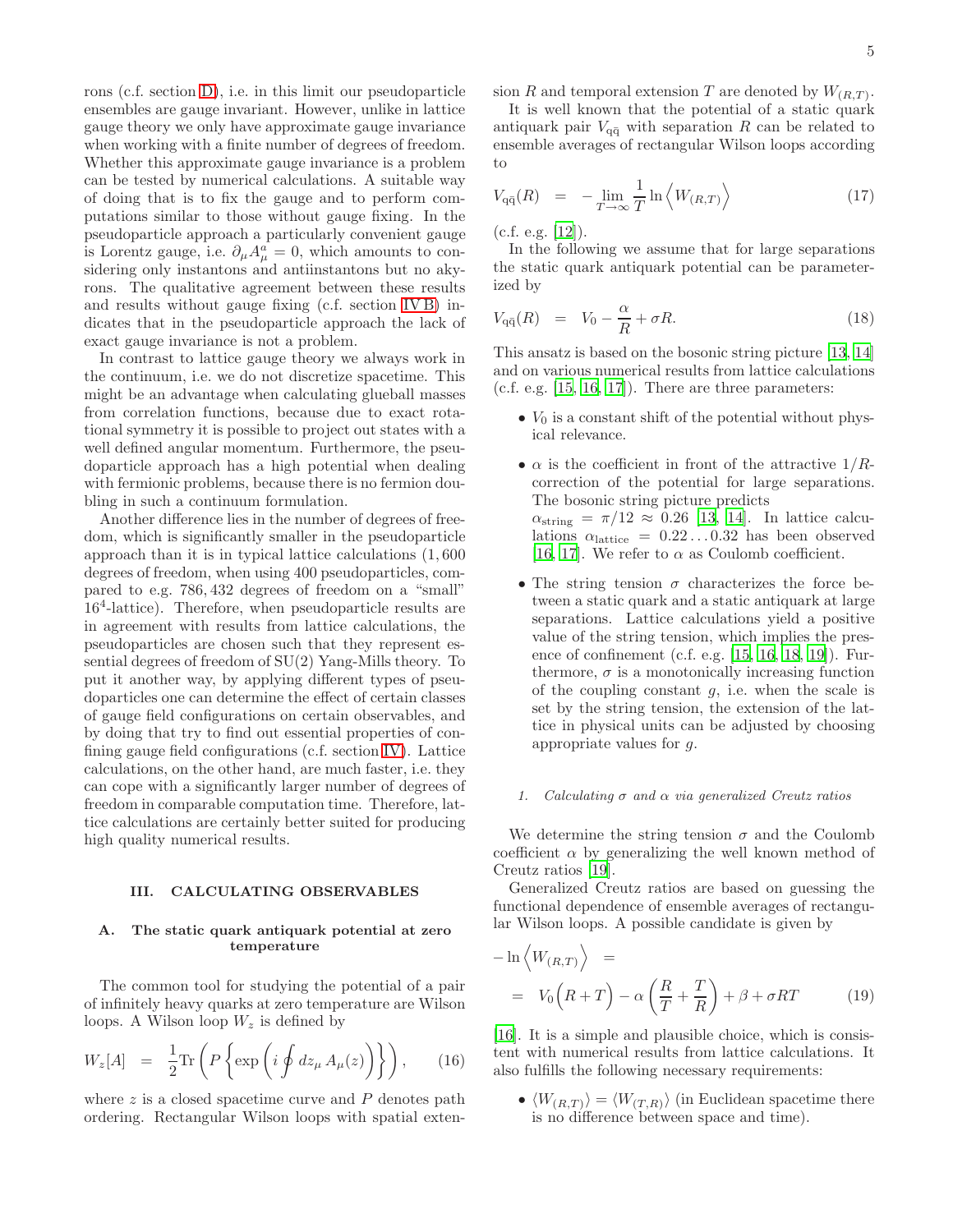• 
$$
\lim_{T \to \infty} (-\ln \langle W_{(R,T)} \rangle) = V_{q\bar{q}}(R)T
$$
 (c.f. (17) and (18)).

Note that [\(19\)](#page-4-4) is only valid for  $R, T \gtrsim \bar{d}, \lambda$ . Wilson loops, which are significantly smaller than the two ultraviolet regulators d and  $\lambda$ , are subject to strong cutoff effects.

When applying generalized Creutz ratios, the starting point is a set of ensemble averages of rectangular Wilson loops,

<span id="page-5-1"></span>
$$
\left\{ \left\langle W_{(R_1,T_1)} \right\rangle, \left\langle W_{(R_2,T_2)} \right\rangle, \ldots, \left\langle W_{(R_n,T_n)} \right\rangle \right\}, (20)
$$

with at least a couple of different ratios  $R_i/T_i$ .

A generalized Creutz ratio  $\Gamma_X$  is defined by

$$
\Gamma_X(R_{i_1}, T_{i_1}, \dots, R_{i_4}, T_{i_4}) =
$$
\n
$$
= \left\langle W_{(R_{i_1}, T_{i_1})} \right\rangle^{c_{1,X}} \left\langle W_{(R_{i_2}, T_{i_2})} \right\rangle^{c_{2,X}} \left\langle W_{(R_{i_3}, T_{i_3})} \right\rangle^{c_{3,X}} \left\langle W_{(R_{i_4}, T_{i_4})} \right\rangle^{c_{4,X}} \tag{21}
$$

with weights  $c_{1,X} = c_{1,X}(R_{i_1}, T_{i_1}, \ldots, R_{i_4}, T_{i_4}), \ldots,$  $c_{4,X} = c_{4,X}(R_{i_1}, T_{i_1}, \ldots, R_{i_4}, T_{i_4}),$  which will be specified below (X denotes any of the constants  $V_0$ ,  $\alpha$ ,  $\beta$  or  $\sigma$ ). Inserting the Wilson loop ansatz [\(19\)](#page-4-4) yields

<span id="page-5-0"></span>
$$
-\ln\left(\Gamma_X(R_{i_1}, T_{i_1}, \dots, R_{i_4}, T_{i_4})\right) =
$$
  
\n
$$
= V_0\left(c_{1,X}\left(R_{i_1} + T_{i_1}\right) + \dots +
$$
  
\n
$$
c_{4,X}\left(R_{i_4} + T_{i_4}\right)\right) +
$$
  
\n
$$
\alpha\left(c_{1,X}\left(-\frac{R_{i_1}}{T_{i_1}} - \frac{T_{i_1}}{R_{i_1}}\right) + \dots +
$$
  
\n
$$
c_{4,X}\left(-\frac{R_{i_4}}{T_{i_4}} - \frac{T_{i_4}}{R_{i_4}}\right)\right) +
$$
  
\n
$$
\beta\left(c_{1,X} + \dots + c_{4,X}\right) +
$$
  
\n
$$
\sigma\left(c_{1,X}\left(R_{i_1}T_{i_1}\right) + \dots + c_{4,X}\left(R_{i_4}T_{i_4}\right)\right).
$$
 (22)

By solving a linear system the weights  $c_{1,X}, \ldots, c_{4,X}$  are chosen such that [\(22\)](#page-5-0) reduces to

<span id="page-5-2"></span>
$$
-\ln\left(\Gamma_X(R_{i_1}, T_{i_1}, \dots, R_{i_4}, T_{i_4})\right) = X.
$$
 (23)

To determine  $V_0$ ,  $\alpha$ ,  $\beta$  and  $\sigma$ , we consider all four ele-ment subsets of [\(20\)](#page-5-1). For every subset we calculate  $V_0$ , α, β and σ via [\(23\)](#page-5-2). Although there will be certain fluctuations due to systematical and statistical errors, most of these estimates should be pretty similar.

We have found that estimates for  $V_0$ ,  $\alpha$ ,  $\beta$  and  $\sigma$  with large  $c_{1,X}^2 + \ldots + c_{4,X}^2$  exhibit significantly stronger fluctuations than estimates with small  $c_{1,X}^2 + \ldots + c_{4,X}^2$  (c.f. Fig. [4\)](#page-5-3). Therefore, we sort the estimates according to  $c_{1,X}^2 + \ldots + c_{4,X}^2$  and only keep the "smaller half". The average of these estimates is the final result for  $V_0$ ,  $\alpha$ ,  $\beta$ or  $\sigma$ .

*Results:* 
$$
N = 400
$$
,  $n = 1.0$ ,  $\lambda = 0.5$ 

We have computed ensemble averages of rectangular Wilson loops  $\langle W_{(R,T)} \rangle$  for  $R, T \in \{7a, 8a, \ldots, 12a\},\$  $a = 0.21$ ,  $r_{\text{boundary}} = 1.8$ , and have determined all possible generalized Creutz ratios. There are around 6, 000 generalized Creutz ratios for each of the quantities  $V_0$ ,  $\alpha$ ,  $\beta$  and  $\sigma$ .

In Fig. [4](#page-5-3) the corresponding estimates for the string tension  $\sigma$  and the Coulomb coefficient  $\alpha$  are plotted for  $g = 5.0$ , sorted according to  $c_{1,X}^2 + \ldots + c_{4,X}^2$  in increasing order from left to right (for the sake of clarity only every tenth estimate is shown). Both plots demonstrate that estimates on the left exhibit a smaller variance than estimates on the right. This indicates that estimates with small  $c_{1,X}^2 + \ldots + c_{4,X}^2$  are more reliable than estimates with large  $c_{1,X}^2 + \ldots + c_{4,X}^2$ . To extract numerical values for  $\sigma$  and  $\alpha$ , we have calculated the average and the standard deviation from the "smaller half". The results are  $\sigma = 0.342 \pm 0.016$  and  $\alpha = 0.232 \pm 0.022$ .

By proceeding in the same way we have obtained numerical values for  $\sigma$  and  $\alpha$  for different coupling constants



<span id="page-5-3"></span>FIG. 4:  $N = 400$ ,  $n = 1.0$ ,  $\lambda = 0.5$ ,  $q = 5.0$ . a) Estimates for σ sorted according to  $c_{1,X}^2 + \ldots + c_{4,X}^2$ . b) Estimates for α sorted according to  $c_{1,X}^2 + \ldots + c_{4,X}^2$ .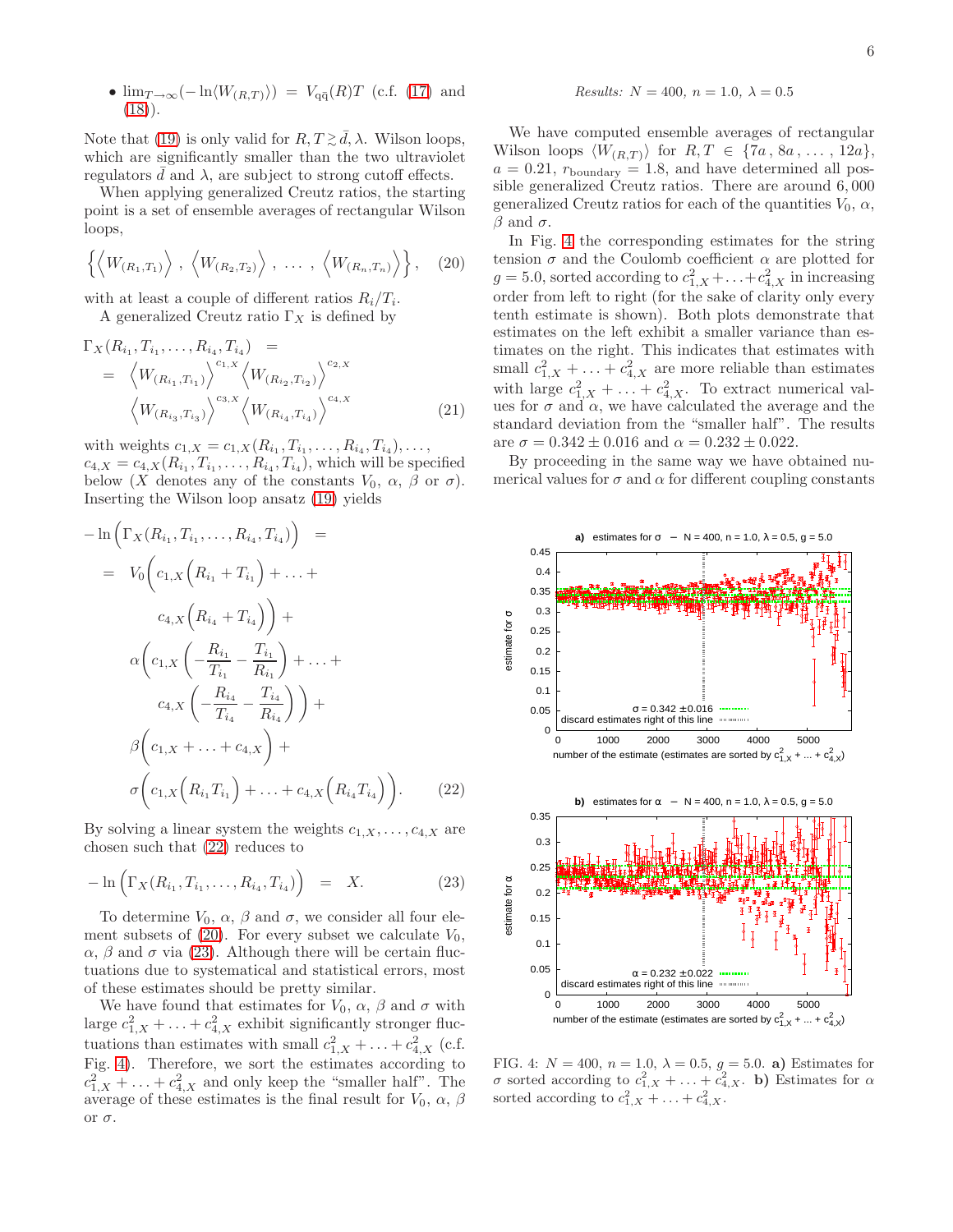$g \in \{2.0, 2.5, \ldots, 5.5\}.$ 

In Fig. [5a](#page-6-0) the string tension  $\sigma$  is plotted against the coupling constant  $q$ . It is positive and an increasing function of g. When the scale is set by the string tension, the size of the spacetime hypersphere in physical units can be adjusted by choosing appropriate values for the coupling constant. For  $\sigma_{\text{physical}} = 4.2/\text{fm}^2$  its diameter ranges from approximately 0.81 fm at  $q = 2.0$  to 1.92 fm at  $q = 5.5.$ 

Fig. [5b](#page-6-0) shows the Coulomb coefficient  $\alpha$  as a function of the coupling constant g. It increases from  $\alpha = 0.04$  at  $g = 2.0$  to  $\alpha = 0.25$  at  $g = 5.5$ . For large g the value of  $\alpha$  is in qualitative agreement with the prediction from the bosonic string picture,  $\alpha_{\text{string}} = \pi/12 \approx 0.26$  [\[13,](#page-17-13) [14\]](#page-17-14), and with results from lattice calculations,  $\alpha_{\text{lattice}} = 0.22 \dots 0.32$  [\[16](#page-17-16), [17\]](#page-17-17).



<span id="page-6-0"></span>FIG. 5:  $N = 400$ ,  $n = 1.0$ ,  $\lambda = 0.5$ . a)  $\sigma$  plotted against q. b)  $\alpha$  plotted against g.

#### <span id="page-6-3"></span>*2. Calculating the static quark antiquark potential*

The starting point to calculate the static quark antiquark potential is [\(17\)](#page-4-2), which we write as

<span id="page-6-2"></span>
$$
V_{\mathbf{q}\bar{\mathbf{q}}}(R)T \approx -\ln\left\langle W_{(R,T)}\right\rangle. \tag{24}
$$

We compute ensemble averages of rectangular Wilson loops  $\langle W_{(R,T)}\rangle$  for fixed R but different T to obtain a curve  $-\ln\langle W_{(R=\text{constant},T)}\rangle$ . Examples are shown in Fig. [6a](#page-6-1). According to [\(24\)](#page-6-2) such a curve will exhibit a linear behavior for sufficiently large  $T$ . From the slope, which we obtain by fitting a straight line, we can read off  $V_{\alpha\bar{\alpha}}(R)$ . Iterating this procedure for a number of different  $R$  yields an approximation of the quark antiquark potential.

*Results:* 
$$
N = 400
$$
,  $n = 1.0$ ,  $\lambda = 0.5$ ,  $g = 5.0$ 

We have computed ensemble averages of rectangular Wilson loops  $\langle W_{(R,T)} \rangle$  for  $R, T \in \{a, 2a, \ldots, 12a\},\$  $a = 0.21$ ,  $r_{\text{boundary}} = 1.8$ .

Fig. [6a](#page-6-1) shows  $-\ln\langle W_{(R=\text{constant},T)}\rangle$  as a function of T for different  $R \in \{a, 2a, \ldots, 12a\}$ . To determine the slope of these curves for large  $T$ , we have fitted straight lines to the data points at  $T \in \{9a, 10a, 11a, 12a\}$ , as indicated by the dashed straight lines.

The corresponding potential as a function of the quark



<span id="page-6-1"></span>FIG. 6:  $N = 400$ ,  $n = 1.0$ ,  $\lambda = 0.5$ ,  $q = 5.0$ . a) – ln $\langle W_{(R=\text{constant},T)}\rangle$  for different R plotted against T  $(a = 0.21)$ . b)  $V_{q\bar{q}}$  plotted against the separation of the quarks.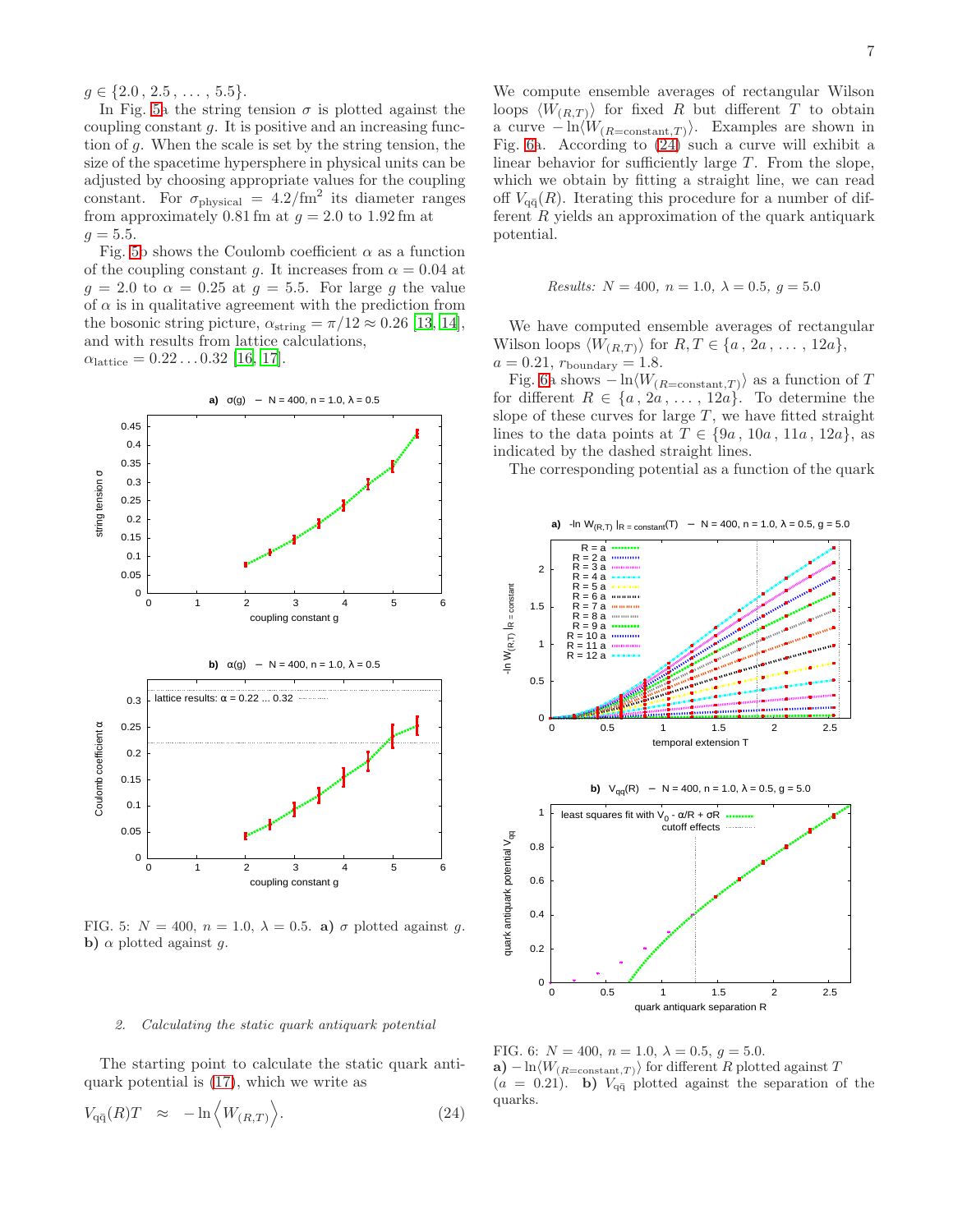antiquark separation is plotted in Fig. [6b](#page-6-1). For large separations it clearly exhibits a linear behavior. To obtain numerical values for the string tension  $\sigma$  and the Coulomb coefficient  $\alpha$ , we have performed a least squares fit of the potential parameterization [\(18\)](#page-4-3) to the data points shown in Fig. [6b](#page-6-1). Only data points with  $R > 1.3 > d, \lambda$ have been considered, because cutoff effects are expected to render the potential unphysical for small separations. Within statistical errors the results,  $\sigma = 0.376 \pm 0.026$  and  $\alpha = 0.283 \pm 0.093$ , are in agreement with the results obtained by generalized Creutz ratios (c.f. section [III A 1\)](#page-4-1). The fit is also shown in Fig. [6b](#page-6-1).

Note that in contrast to generalized Creutz ratios we have not made any assumption about the functional dependence of ensemble averages of Wilson loops to calculate the quark antiquark potential. Therefore, the agreement of the results for  $\sigma$  and  $\alpha$  with results obtained by generalized Creutz ratios shows again the consistency of the Wilson loop ansatz [\(19\)](#page-4-4) and Monte-Carlo data for  $\langle W_{(R,T)}\rangle$ .

### B. The topological susceptibility

In order to produce quantitative results involving the string tension, we need other dimensionful quantities so that we can consider dimensionless ratios. One such quantity, which has been studied extensively on the lattice (c.f. e.g. [\[20,](#page-17-20) [21,](#page-17-21) [22,](#page-17-22) [23](#page-17-23)]), is the topological susceptibility  $\chi$ . The topological susceptibility is closely related to the mass of the  $\eta'$  meson [\[24\]](#page-17-24). It is defined by

$$
\chi = \lim_{V \to \infty} \frac{1}{V} \left\langle Q_V^2 \right\rangle, \tag{25}
$$

where  $Q_V$  is the topological charge inside the spacetime volume V.

In our numerical calculations we approximate the limit  $V \rightarrow \infty$  by a finite volume, the hyperspherical spacetime region with radius  $r_{\text{boundary}}$  (c.f. section [II D\)](#page-2-3). A number of computations has shown that  $\chi$  is stable with respect to a a variation of that spacetime volume.

# *Results:*  $N = 400, n = 1.0, \lambda = 0.5$

Fig. [7](#page-7-0) shows the dimensionless ratio  $\chi^{1/4}/\sigma^{1/2}$  as a function of the coupling constant g  $(r_{\text{boundary}} = 1.8,$  $\sigma$  has been obtained by generalized Creutz ratios (c.f. Fig. [5a](#page-6-0))). As expected,  $\chi^{1/4}/\sigma^{1/2}$  is nearly independent of g, i.e. the string tension and the topological susceptibility exhibit consistent scaling behaviors with respect to the coupling constant. This success strongly indicates that the pseudoparticle approach has the potential to reproduce correct Yang-Mills physics. The range of values,  $\chi^{1/4}/\sigma^{1/2} = 0.33 \ldots 0.35$ , is of the right order of magnitude compared to the lattice result  $(\chi^{1/4}/\sigma^{1/2})$ lattice = 0.486 ± 0.010 [\[25](#page-17-25)].



<span id="page-7-0"></span>FIG. 7:  $N = 400$ ,  $n = 1.0$ ,  $\lambda = 0.5$ .  $\chi^{1/4}/\sigma^{1/2}$  plotted against g.

## C. The critical temperature of the confinement deconfinement phase transition and the finite temperature quark antiquark potential

# <span id="page-7-2"></span>*1. The pseudoparticle approach in finite temperature SU(2) Yang-Mills theory*

For finite temperature calculations we have to consider periodic gauge field configurations in  $x_0$ -direction. Therefore we need a method to generate periodic building blocks. In the case of singular gauge instantons this has already been done in form of calorons [\[2,](#page-17-1) [26\]](#page-17-26), which are periodic solutions to the classical Yang-Mills equations of motion. However, there is no straightforward generalization to arbitrary pseudoparticles. Therefore, we introduce a different method, which resorts to a blending technique from computer aided geometric design [\[27\]](#page-17-27).

At first, we define blending functions B and  $\overline{B}$ , which form smooth,  $C^1$ -continuous connections between 0 at  $\lambda = 0$  and 1 at  $\lambda = 1$  and vice versa:

$$
B(\lambda) = -2\lambda^3 + 3\lambda^2 , \overline{B}(\lambda) = 1 - B(\lambda). \quad (26)
$$

To make a non-periodic pseudoparticle  $a^a_\mu$  with its center at the origin periodic in  $x_0$ -direction, we multiply "both" ends" with the blending functions and add the results (c.f. Fig. [8\)](#page-8-0):

<span id="page-7-1"></span>
$$
a_{\mu,\text{periodic}}^{a}(x) =
$$
\n
$$
= \begin{cases}\na_{\mu}^{a}(x_{0}, \mathbf{x}) & \text{if } -\frac{\beta - b}{2} \leq x_{0} \leq \frac{\beta - b}{2} \\
B(\lambda)a_{\mu}^{a}(x_{0} - \beta, \mathbf{x}) + \overline{B}(\lambda)a_{\mu}^{a}(x_{0}, \mathbf{x}) \quad , \\
\text{if } \frac{\beta - b}{2} \leq x_{0} \leq \frac{\beta + b}{2} \\
\lambda = \frac{x_{0} - (\beta - b)/2}{b}.\n\end{cases}
$$
\n(27)

To evaluate  $a_{\mu, \text{periodic}}^a$  at  $x_0 \notin [-(\beta - b)/2, (\beta + b)/2]$  one just has to combine [\(27\)](#page-7-1) and

$$
a_{\mu, \text{periodic}}^{a}(x_0, \mathbf{x}) = a_{\mu, \text{periodic}}^{a}(x_0 + n\beta, \mathbf{x})
$$
\n(28)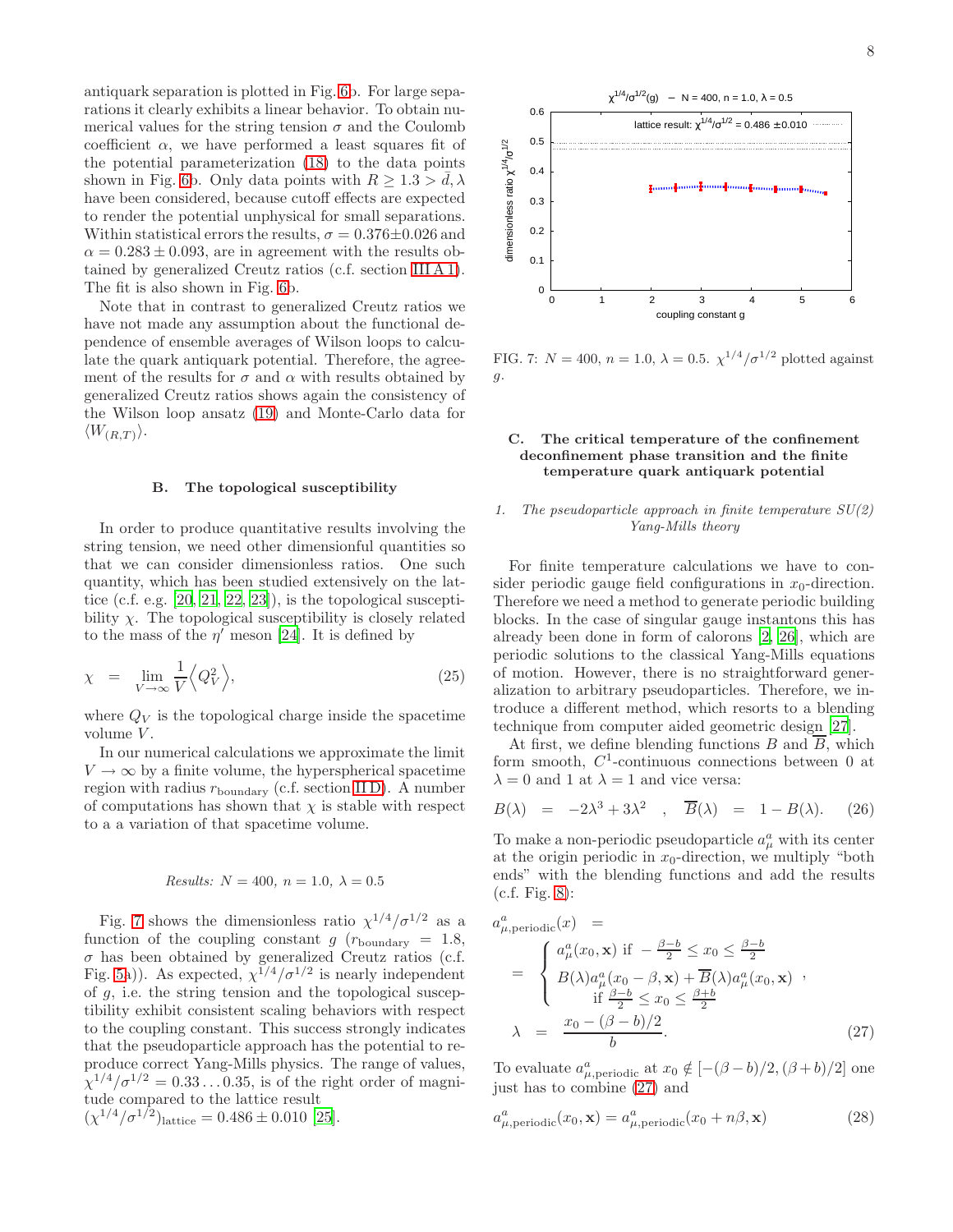

<span id="page-8-0"></span>FIG. 8: the basic principle of the blending method.

with a suitably chosen integer  $n$ .  $b$  is the width of the blending region. Throughout this work we have chosen  $b = 0.3 \times \beta$ .

### *The spacetime region*

At zero temperature we consider a spacetime region, which is the interior of a 4-dimensional hypersphere (c.f. Fig. [1\)](#page-2-0). At finite temperature that spacetime region is replaced by a spacetime with a periodic time direction of extension  $\beta$  and a spatial part, which is the interior of an ordinary 3-dimensional sphere of radius  $r_{\text{space}}$  (c.f. Fig. [9\)](#page-8-1).

As in the zero temperature case we have to assure that samples of physically meaningful quantities are always taken inside a spacetime region, where boundary effects can be neglected. The spatial part of such a region is the interior of a sphere of radius  $r_{\text{boundary}}$ , whereas the time direction is not restricted (the light gray region in Fig. [9\)](#page-8-1).



<span id="page-8-1"></span>FIG. 9: the spacetime region at finite temperature.

#### *The pseudoparticle density*

At finite temperature we use the same pseudoparticle density as for the corresponding zero temperature calculation (a zero temperature calculation with identical parameters is necessary to obtain a numerical value for the string tension, which is used to set the scale). This is a reasonable choice, because in the limit  $\beta \to \infty$ ,  $r_{\text{space}} \rightarrow \infty$  and  $r_{\text{spacetime}} \rightarrow \infty$  finite temperature ensembles and zero temperature ensembles become identical. Furthermore, there is a close analogy to lattice calculations. To set the scale, a zero temperature calculation with the same number of lattice sites in all four spacetime directions is carried out. For finite temperature calculations the number of lattice sites in the temporal direction is significantly reduced. However, the density of lattice sites is still the same, i.e. there is a smaller number of link variables in a smaller spacetime volume.

The pseudoparticle approach offers two possibilities to change the temperature:

- Varying  $\beta$  while g is kept constant changes the value of the temperature directly.
- Varying q while  $\beta$  is kept constant changes the numerical value of the string tension  $\sigma$ . This leads to a different extension of the periodic time direction in physical units and, therefore, changes the value of the temperature.

Both methods yield consistent results (c.f. Fig. [10c](#page-10-0)).

## *2. The critical temperature of the confinement deconfinement phase transition*

Whereas at low temperatures static quarks cannot be separated from each other, at high temperatures a deconfining phase is expected. The temperature, at which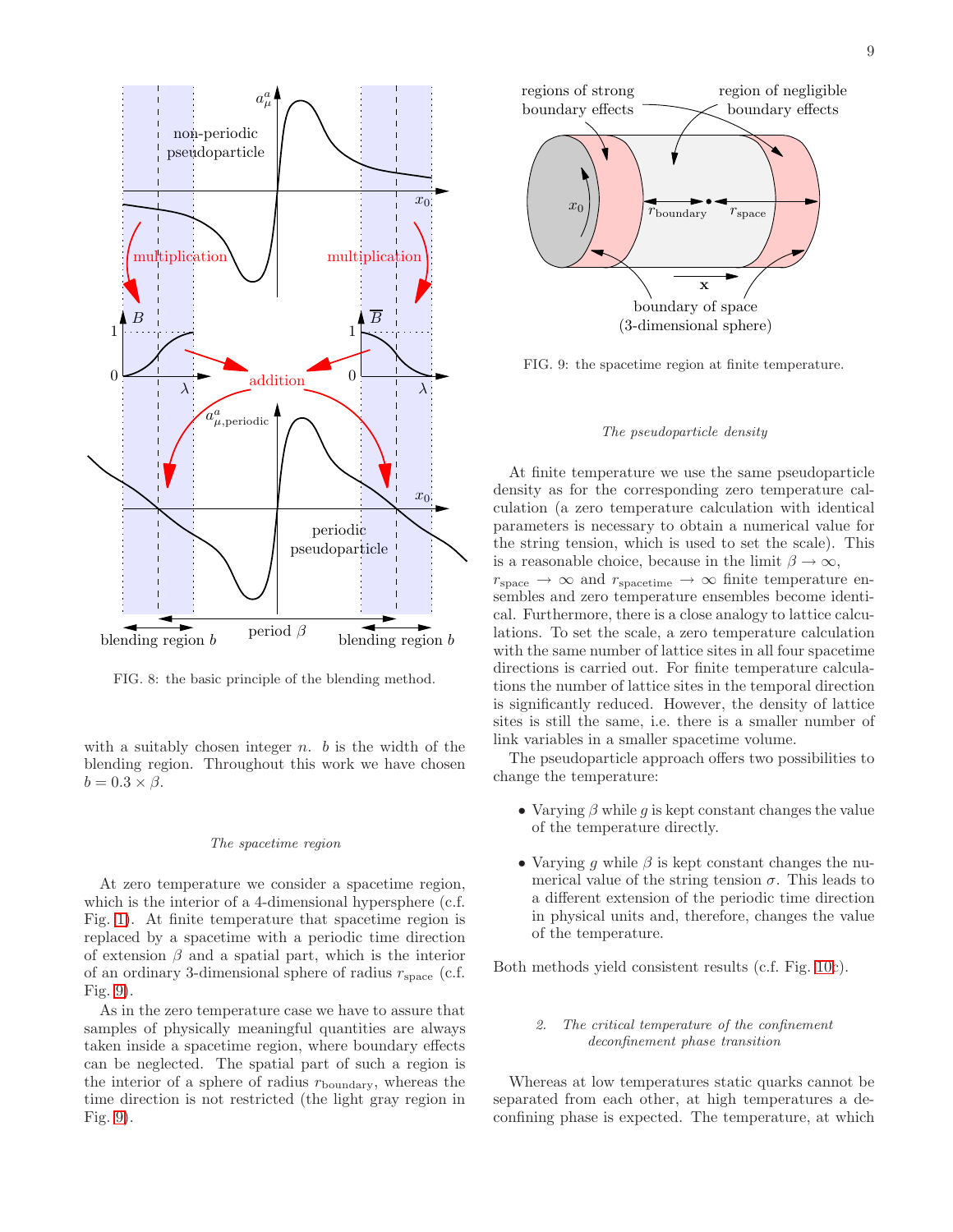the corresponding phase transition takes place, is called critical temperature and denoted by  $T_{\text{critical}}$ .

 $T_{\text{critical}}$  can be determined from ensemble averages of Polyakov loops. A Polyakov loop is a Wilson loop around the periodic time  $x_0$ :

<span id="page-9-0"></span>
$$
L_{\mathbf{z}}[A] = \frac{1}{2} \text{Tr} \left( P \left\{ \exp \left( i \oint dz_0 A_0(z) \right) \right\} \right). \tag{29}
$$

Due to spatial translational invariance  $\langle L_z \rangle_\beta$  is z-independent. Therefore, from a numerical point of view it is convenient to consider spatial averages of Polyakov loops. We define

$$
\langle L \rangle_{\beta} = \left\langle \frac{1}{V} \int_{V} d^{3}z L_{\mathbf{z}}[A] \right\rangle_{\beta}.
$$
 (30)

 $\langle L \rangle$ <sub>β</sub> can be considered as an order parameter indicating whether there is confinement or not (c.f. e.g. [\[12,](#page-17-12) [28\]](#page-17-28)):

$$
\langle L \rangle_{\beta} = 0 \leftrightarrow \text{confinement} \tag{31}
$$

 $\langle L \rangle$  $\beta \neq 0 \leftrightarrow$  deconfinement. (32)

This criterion is closely related to center symmetry, which is spontaneously broken in the deconfinement phase.

In the center symmetric phase of  $SU(2)$  Yang-Mills theory for every field configuration  $A_{\mu}^{a,+}$  there is a gauge equivalent field configuration  $A_{\mu}^{a,-}$  with

 $L_{\mathbf{z}}[A^+] = -L_{\mathbf{z}}[A^-] (A^{a,+}_{\mu} \text{ and } A^{a,-}_{\mu} \text{ are related by center})$ symmetry, i.e. they are connected by a singular gauge transformation). Since both field configurations have the same action, i.e.  $S[A^+] = S[A^-]$ ,  $\langle L \rangle_\beta = 0$  follows immediately.

The spontaneous breakdown of center symmetry at  $T = T_{\text{critical}}$  comes along with a splitting of the Hilbert space of states in two independent spaces:

 $\mathcal{H} \to \mathcal{H}^+ \oplus \mathcal{H}^-$ . The same applies for the set of field configurations considered in the path integral:

 $\mathcal{A} \to \mathcal{A}^+ \oplus \mathcal{A}^-$ . The ensemble average of the Polyakov loop depends on which Hilbert space was chosen during the spontaneous breakdown of center symmetry:  $\langle L \rangle_{\beta, \mathcal{H}^+} = +\overline{l}$  and  $\langle L \rangle_{\beta, \mathcal{H}^-} = -\overline{l}$ .

In the broken phase two field configurations, which are related by center symmetry, cannot be connected continuously by a set of field configurations of finite action. This implies that during a Monte-Carlo simulation only field configurations either from  $\mathcal{A}^+$  or from  $\mathcal{A}^-$  are generated, assuming an infinite system and a local and continuous update mechanism. In numerical calculations these assumptions are only approximately fulfilled. Nevertheless, in lattice Monte-Carlo simulations (c.f. e.g. [\[28,](#page-17-28) [29\]](#page-17-29)) it has been observed that there are long sequences of steps, where only field configurations corresponding to one of the two Hilbert spaces are generated.

Since our pseudoparticle ensembles are only approximately center symmetric, there is a smooth transition between the two phases.  $\langle L \rangle_\beta \approx 0$  can be observed well below the critical temperature. For  $\beta \approx \beta_{\text{critical}}$  the ensemble average of the Polyakov loop quickly rises to a non-zero value. For high temperatures  $\langle L \rangle_{\beta} \approx 1$  (c.f. Fig. [10a](#page-10-0)). Therefore, we define the critical temperature  $T_{\text{critical}}$  (or equivalently its inverse  $\beta_{\text{critical}}$ ) to be that temperature, where the ensemble average of the Polyakov loop crosses a certain value  $\xi$ , i.e.

$$
\langle L \rangle_{\beta_{\text{critical}}} = \xi. \tag{33}
$$

### $\langle L \rangle_{\beta}$  *in the pseudoparticle approach versus*  $\langle L \rangle_{\beta}$  *in lattice calculations*

The main difference between our results and lattice results is that even in the deconfinement phase we never have observed  $\langle L \rangle_{\beta} < 0$ . We conclude that in the pseudoparticle approach the low action field configurations corresponding to  $\mathcal{H}^-$  are underrepresented, i.e. there are more low action field configurations corresponding to  $\mathcal{H}^+$ than to  $H^-$ . This bias always forces the system to chose the Hilbert space  $\mathcal{H}_+$ , when center symmetry is spontaneously broken.

The bias can be explained by the following qualitative argument: for field configurations close to zero  $L_z \approx 1$ (c.f. [\(29\)](#page-9-0)). Therefore, we expect these field configurations to be elements of  $\mathcal{A}^+$ . Furthermore, all of these field configurations are low action field configurations, which contribute significantly to the path integral. The set of these field configurations is denoted by  $A_{A\approx 0}$ . Loosely speaking, all other low action field configurations are large enough so that  $L_z$  can pick up exponents, which are significantly different from zero. They are either elements of  $A^+$  or of  $A^-$ . The set of these field configurations is denoted by  $A_{A\gg0}$ . However, there is numerical evidence that in the pseudoparticle approach with around 400 pseudoparticles most low action field configurations have small gauge fields, i.e. are elements of  $A_{A\approx 0}$ . This is closely related to the fact that our ensembles are only approximately gauge invariant: a gauge transformed field configuration from  $A_{A\approx 0}$ , which is a field configuration in  $A_{A\gg0}$ , can only be approximated, when using around 400 pseudoparticles; such an approximation usually has a higher action. Therefore, there are proportionally more field configurations in  $A_{A\approx 0}$  than in  $A_{A\gg 0}$ . This is manifested in form of a bias.

# *Results:*  $r_{space} = 3.00, n = 1.0, \lambda = 0.5$

In Fig. [10a](#page-10-0) the ensemble average of the Polyakov loop  $\langle L \rangle$ <sub>β</sub> is plotted against the temperature T for different coupling constants ( $r_{\text{space}} = 3.00, r_{\text{boundary}} = 1.8$ ). The dashed straight lines correspond to a determination of T<sub>critical</sub> with  $\xi = 0.5$  (other values for  $\xi$  yield qualitatively identical results).

Fig. [10b](#page-10-0) shows that the dimensionless ratio  $T_{\text{critical}}/\sigma^{1/2}$  is nearly independent of the coupling constant  $q$  ( $\sigma$  has been obtained by generalized Creutz ratios (c.f. Fig. [5a](#page-6-0))), i.e. the string tension and the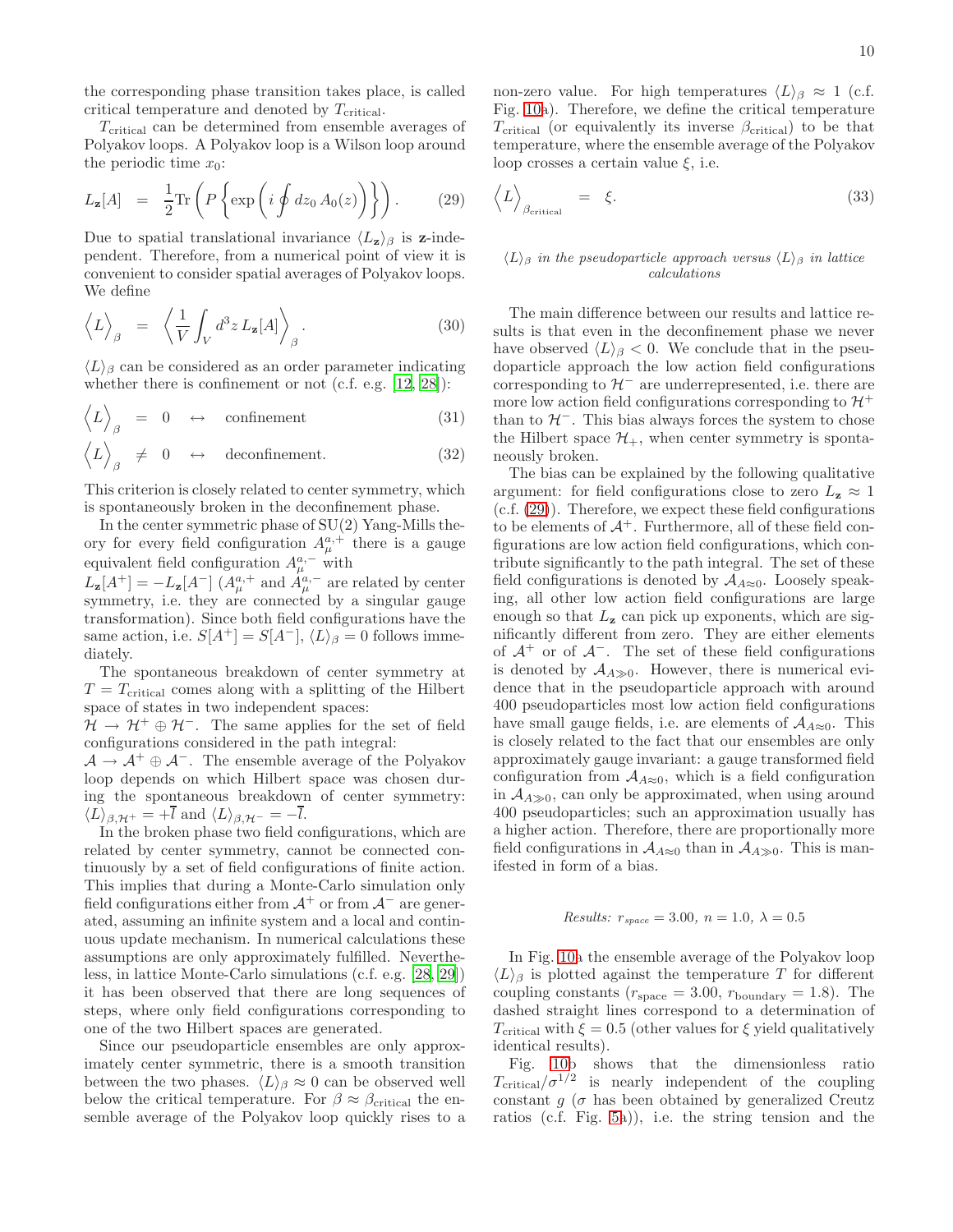

<span id="page-10-0"></span>FIG. 10:  $r_{\text{space}} = 3.0, n = 1.0, \lambda = 0.5$ . a)  $\langle L \rangle_{\beta}$  for different g plotted against T. b)  $T_{\text{critical}}/\sigma^{1/2}$  plotted against g. c)  $\langle L \rangle_{\beta}$ for different g plotted against  $T/\sigma^{1/2}$ .

critical temperature scale consistently with respect to g. We would like to stress again that such a scaling behavior, although mandatory for any trustworthy numerical method, is far from obvious. The range of values,  $T_{\text{critical}}/\sigma^{1/2} = 0.54 \dots 0.65$ , is of the right order of magnitude compared to the lattice result  $(T_{\text{critical}}/\sigma^{1/2})_{\text{lattice}} = 0.694 \pm 0.018$  [\[25\]](#page-17-25).

As we have explained in section [III C 1,](#page-7-2) there are two

methods to adjust the temperature, varying  $\beta$  or varying g. Fig. [10c](#page-10-0) shows  $\langle L \rangle_{\beta}$  as a function of  $T / \sigma^{1/2}$  for different coupling constants  $q$ . The fact that all sample points scale to a single curve demonstrates that both methods yield consistent results.

Fig. [11](#page-10-1) shows the evolution of  $L_{\vec{0}}$  during a single Monte-Carlo simulation (1, 000 Monte-Carlo steps) for  $g = 5.0$  and different  $T/T_{\text{critical}}$  ( $T_{\text{critical}} = 0.38$ ). These plots demonstrate that in the confinement phase

 $(T < T_{critical})$   $L_z$  assumes approximately an equal number of positive and negative values, whereas in the deconfinement phase  $(T > T_{critical})$  the values of  $L_z$  are mainly positive.



<span id="page-10-1"></span>FIG. 11:  $r_{\text{space}} = 3.0, n = 1.0, \lambda = 0.5, g = 5.0.$   $L_{\vec{0}}$  for different ratios  $T/T_{\text{critical}}$  plotted against the number of the Monte-Carlo step.

#### *3. The static quark antiquark potential at finite temperature*

It is well known that the static quark antiquark potential at finite temperature can be obtained from Polyakov loop correlation functions:

<span id="page-10-2"></span>
$$
V_{\mathbf{q}\bar{\mathbf{q}}}(R,\beta) = -\frac{1}{\beta} \ln \left\langle L_{\vec{0}} L_{\mathbf{z}}^{\dagger} \right\rangle_{\beta} , \quad |\mathbf{z}| = R \tag{34}
$$

(c.f. e.g. [\[12](#page-17-12), [28](#page-17-28)]).

However, center symmetry is only approximately realized in the pseudoparticle approach, i.e. even in the confinement phase  $\langle L \rangle_{\beta} \neq 0$ . Consequently, any finite temperature potential calculated according to [\(34\)](#page-10-2) approaches a constant value for large quark antiquark separations:

$$
\lim_{R \to \infty} V_{q\bar{q}}(R,\beta) = -\frac{2}{\beta} \ln \left| \left\langle L \right\rangle_{\beta} \right|.
$$
 (35)

Therefore, at finite temperature one can expect to observe confining potentials only up to intermediate separations.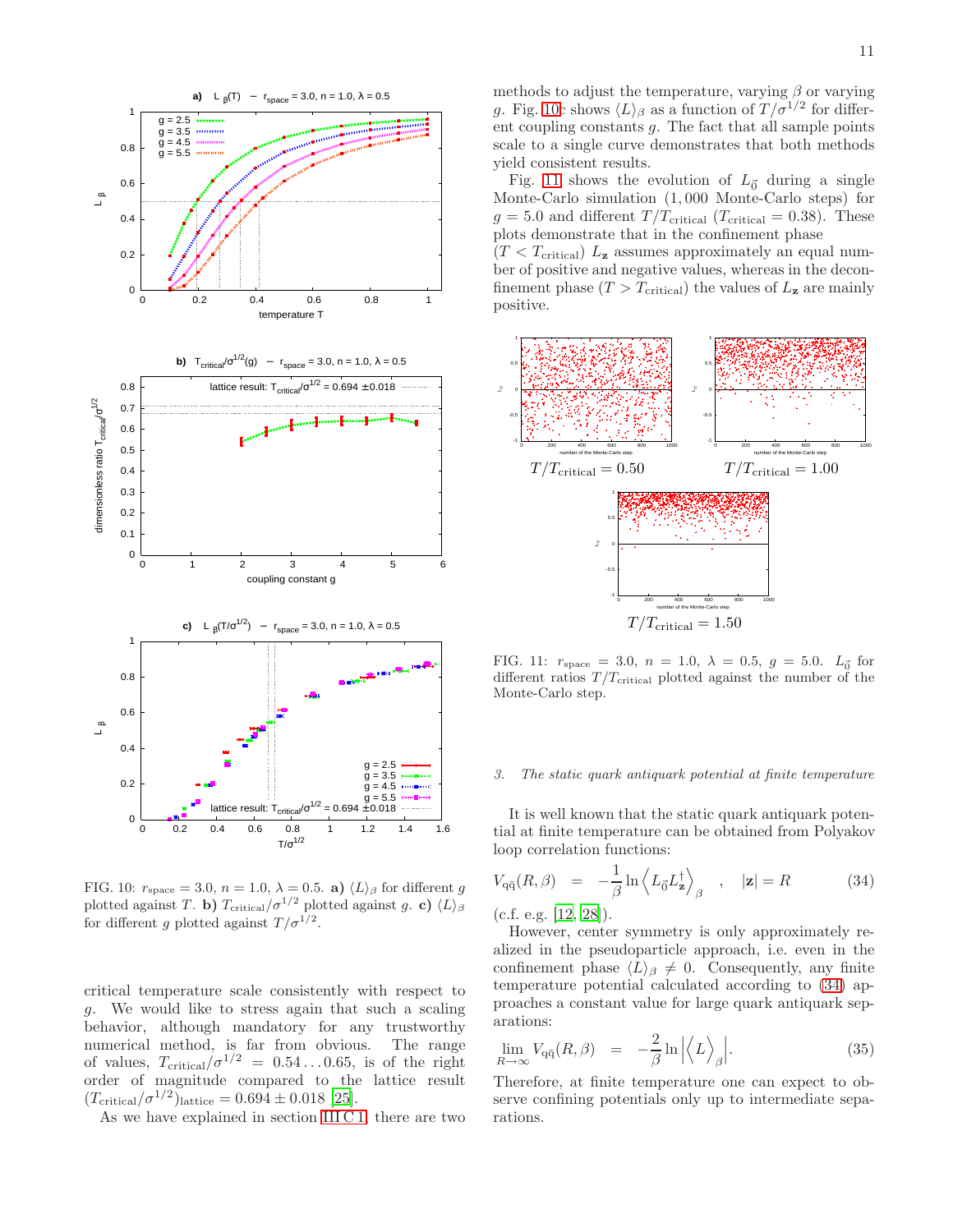Results: 
$$
r_{space} = 3.00
$$
,  $n = 1.0$ ,  $\lambda = 0.5$ ,  $g = 5.0$ 

Fig. [12](#page-11-2) shows finite temperature quark antiquark potentials for  $T/T_{\text{critical}} \in \{0.39, 0.52, \ldots, 2.09\}$  obtained from Polyakov loop correlation functions (c.f. [\(34\)](#page-10-2);

 $r_{\text{space}} = 3.00, r_{\text{boundary}} = 1.27$  and the corresponding zero temperature potential obtained from ensemble averages of Wilson loops (c.f. section [III A 2\)](#page-6-3). At high temperatures there is clearly no confinement. However, with the decrease of the ensemble average of the Polyakov loop towards lower temperatures finite temperature potentials gradually approach the zero temperature potential extracted from Wilson loops.

Because of  $\langle L \rangle_{\beta} \neq 0$  the finite temperature potentials and the zero temperature potential differ at large separations even for temperatures significantly smaller than  $T_{\text{critical}}$ . There are arguments suggesting that these potentials should rather be calculated via

$$
V_{\mathbf{q}\bar{\mathbf{q}}}(R,\beta) = -\frac{1}{\beta} \ln \left\langle \left( L_{\vec{0}} - \langle L \rangle_{\beta} \right) \left( L_{\mathbf{z}}^{\dagger} - \langle L \rangle_{\beta} \right) \right\rangle_{\beta} ,
$$
  
 
$$
|\mathbf{z}| = R
$$
 (36)

instead of [\(34\)](#page-10-2). Indeed, this yields finite temperature potentials, which are identical to the zero temperature potential within statistical errors, a result, which is in agreement with results from lattice calculations (c.f. e.g. [\[30\]](#page-17-30)). We plan to discuss these topics in more detail in an upcoming paper.



<span id="page-11-2"></span>FIG. 12:  $r_{\text{space}} = 3.0, n = 1.0, \lambda = 0.5, g = 5.0$ . Finite temperature potentials and the corresponding zero temperature potential plotted against the separation of the quarks.

# <span id="page-11-0"></span>IV. PROPERTIES OF CONFINING GAUGE FIELD CONFIGURATIONS

The goal of this section is to identify essential properties of gauge field configurations, which are responsible for confinement. To this end we compare different pseudoparticle ensembles.

# A. Pseudoparticles of different size and profile

#### <span id="page-11-1"></span>*1. Pseudoparticles of different size*

In the following we explore how pseudoparticle results are affected by a variation of the pseudoparticle size  $\lambda$ , while the pseudoparticle density  $n$  or equivalently the average pseudoparticle distance  $\bar{d} = 1/n^{1/4}$  is kept constant. In other words, we consider different ratios of the two ultraviolet regulators  $\bar{d}$  and  $\lambda$ . Note that  $\lambda$  strongly affects the shape of a pseudoparticle near its center, while it has essentially no effect on the long range behavior of a pseudoparticle, which is proportional to  $1/|x|$  (c.f. [\(7\)](#page-1-0) to  $(9)$ ).

We consider ensembles with  $N = 400$ ,  $n = 1.0$ ,  $q = 4.0$ and  $\lambda \in \{0.20, 0.35, \ldots, 1.10\}.$ 

We have obtained the string tension  $\sigma$  via generalized Creutz ratios (c.f. section [III A 1\)](#page-4-1). Fig. [13a](#page-11-3) shows that  $\sigma$  is clearly positive for all values of the pseudoparticle size  $\lambda$ . Moreover, there is only a weak  $\lambda$ -dependence, i.e.  $\sigma = 0.23 \dots 0.29$  for  $\lambda = 0.20 \dots 1.10$ . The implication is that confinement is connected to the  $1/|x|$  long range behavior of the pseudoparticles, which is the same for all



<span id="page-11-3"></span>FIG. 13:  $N = 400$ ,  $n = 1.0$ ,  $q = 4.0$ . a)  $\sigma$  plotted against  $\lambda$ . b)  $\chi^{1/4}/\sigma^{1/2}$  plotted against  $\lambda$ .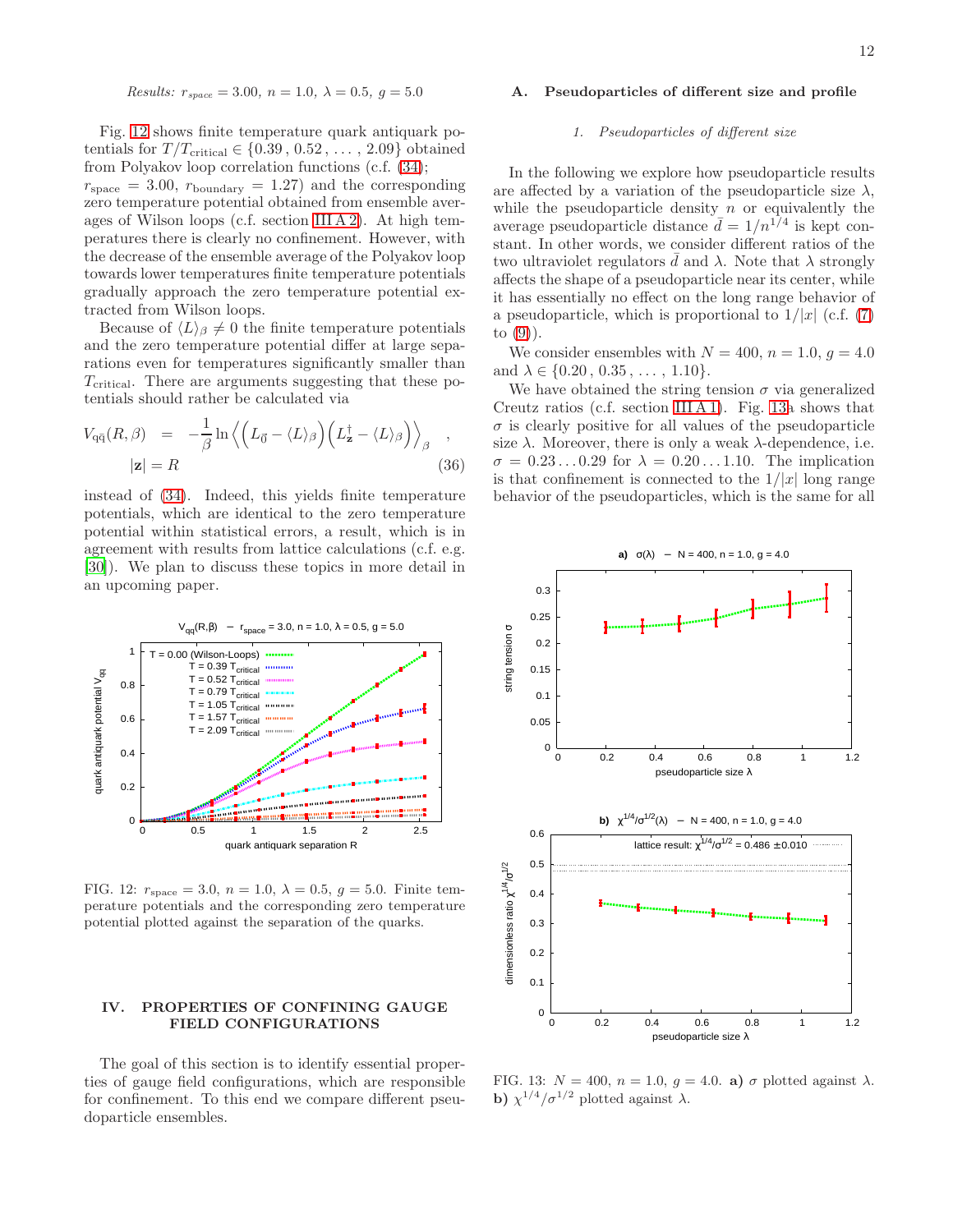values of  $\lambda$ . The shape of the pseudoparticles near their center, which is  $\lambda$ -dependent, has essentially no effect on the string tension and, therefore, is of no relevance to confinement.

The topological susceptibility  $\chi$  is also fairly independent of the pseudoparticle size  $\lambda$  as is the dimensionless ratio  $\chi^{1/4}/\sigma^{1/2}$  (c.f. Fig. [13b](#page-11-3)). The range of values,  $\chi^{1/4}/\sigma^{1/2} = 0.37...0.31$  between  $\lambda = 0.20...1.10$ , is in qualitative agreement with the lattice result  $(\chi^{1/4}/\sigma^{1/2})$ lattice = 0.486 ± 0.010 [\[25](#page-17-25)].

# <span id="page-12-0"></span>*2. Pseudoparticles of Gaussian localized profile and different size*

To learn more about the interrelation between the long range behavior of pseudoparticles and confinement, we study pseudoparticles of Gaussian localized profile and different size. Such Gaussian localized pseudoparticles are obtained by replacing  $1/(x^2 + \lambda^2)$  appearing in the definitions of instantons, antiinstantons and akyrons ([\(7\)](#page-1-0) to [\(9\)](#page-1-0)) by  $(1/\lambda^2)e^{-x^2/(2\lambda^2)}$ . The main difference is the long range behavior of the resulting building blocks: in contrast to our standard choice of pseudoparticles, [\(7\)](#page-1-0) to [\(9\)](#page-1-0), Gaussian localized pseudoparticles have a limited range of interaction, which is proportional to their size λ.

We consider ensembles with  $N = 400$ ,  $n = 1.0$ ,  $g = 4.0$ and  $\lambda \in \{0.25, 0.50, \ldots, 1.50\}.$ 

We have obtained numerical values for the string tension  $\sigma$  via generalized Creutz ratios (c.f. section [III A 1\)](#page-4-1). The results are plotted in Fig. [14a](#page-12-1) against the pseudoparticle size  $\lambda$ . There is no confinement for  $\lambda \lesssim 0.75$ and confinement for  $\lambda \gtrsim 1.00$ . The onset of confinement takes place somewhere around  $\lambda \approx 0.75$ . This is precisely the width at which neighboring pseudoparticles start to overlap significantly (this can be seen by assigning each pseudoparticle an appropriate volume, e.g. the volume of a hypersphere of radius  $\lambda$ ,  $(\pi^2/2)\lambda^4 \approx 4.93 \times \lambda^4$ , and comparing that volume with the maximum volume nonoverlapping pseudoparticles can cover, i.e.  $1/n = 1.0$ . The implication is that pseudoparticle ensembles only exhibit confinement if their pseudoparticles cover sufficiently large spacetime regions so that there are significant overlaps between neighboring pseudoparticles. This is reminiscent of percolation. Note that percolation phenomena have been related to confinement in a variety of ways, e.g. percolation of center vortices [\[31\]](#page-17-31) or monopole loops [\[32\]](#page-17-32) in lattice gauge theory or random percolation of bonds or sites on three dimensional lattices [\[33](#page-17-33)].

The  $\lambda$ -dependence of the topological susceptibility  $\chi$ is much weaker than the  $\lambda$ -dependence of the string tension  $\sigma$ . Therefore, the dimensionless ratio  $\chi^{1/4}/\sigma^{1/2}$  is dominated by  $\sigma$  (c.f. Fig. [14b](#page-12-1)). The range of values for  $\lambda > 1.00$ , i.e. for significantly overlapping pseudoparticles,  $\chi^{1/4}/\sigma^{1/2} = 0.41 \ldots 0.28$ , is of the right order of magnitude when compared to the lattice result  $(\chi^{1/4}/\sigma^{1/2})$ lattice = 0.486 ± 0.010 [\[25](#page-17-25)].



<span id="page-12-1"></span>FIG. 14: Gaussian localized pseudoparticles,  $N = 400$ ,  $n =$ 1.0,  $g = 4.0$ . a)  $\sigma$  plotted against  $\lambda$ . b)  $\chi^{1/4}/\sigma^{1/2}$  plotted against  $\lambda$ . c)  $V_{q\bar{q}}$  for different pseudoparticle sizes plotted against the separation of the quarks.

We have also calculated quark antiquark potentials for different values of  $\lambda$  (c.f. section [III A 2\)](#page-6-3). The results are shown as functions of the quark antiquark separation in Fig. [14c](#page-12-1). For  $\lambda > 1.25$  the potential is clearly confining, whereas for  $\lambda \leq 0.50$  it is unambiguously not confining, a result which is in agreement with previous results from this section.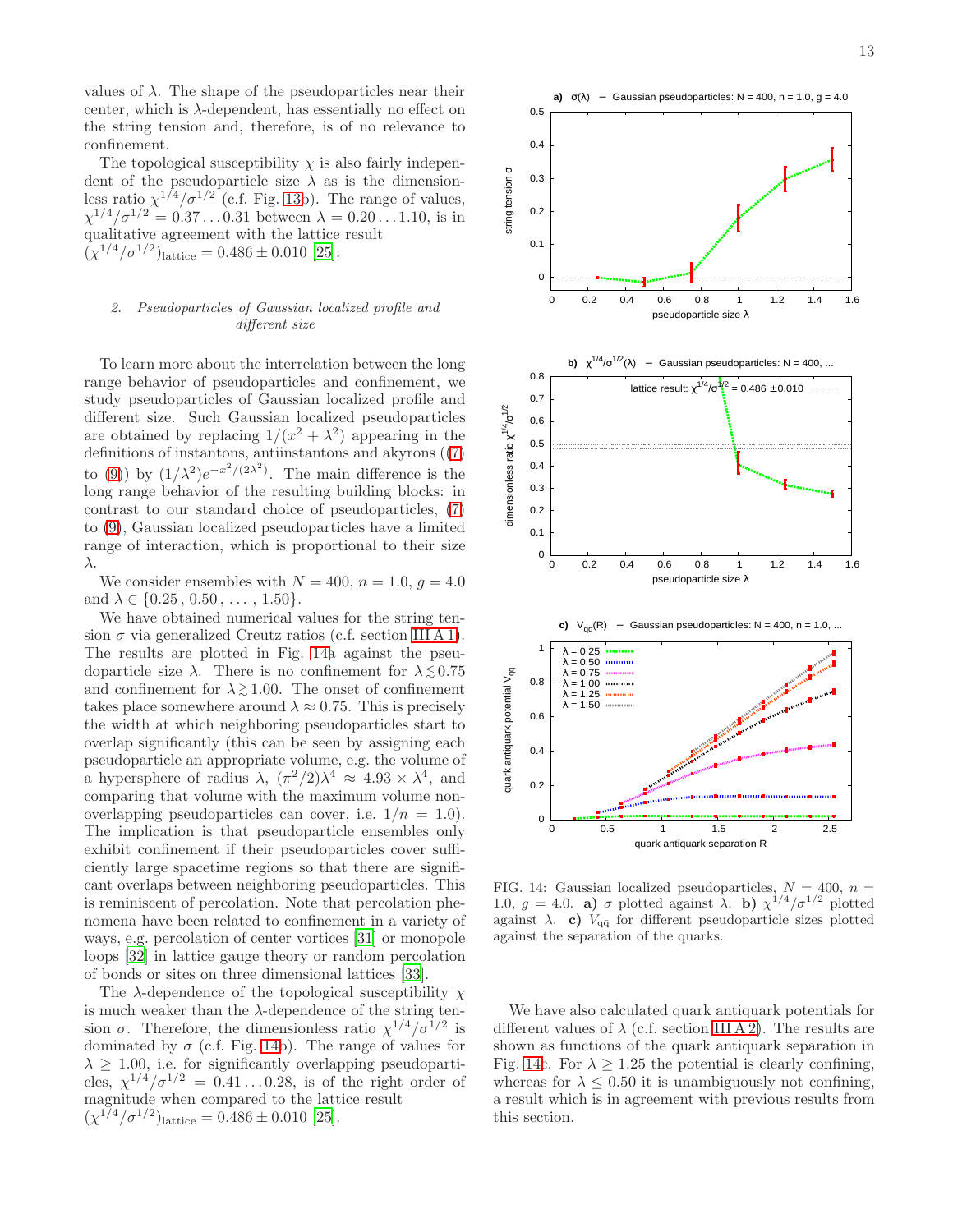# *3. "Singular gauge pseudoparticles" of different size*

We have also studied ensembles of singular gauge instantons, antiinstantons and akyrons. These "singular gauge pseudoparticles" are obtained by replacing  $1/(x^2 + \lambda^2)$  in [\(7\)](#page-1-0) to [\(9\)](#page-1-0) by  $\lambda^2/(x^2 + \epsilon^2)(x^2 + \lambda^2)$ , where  $\epsilon$  is an ultraviolet regulator, which has been included due



<span id="page-13-1"></span>FIG. 15: Singular gauge pseudoparticles,  $N = 400$ ,  $n = 1.0$ ,  $\epsilon = 0.1, g = 4.0$ . a)  $\sigma$  plotted against  $\lambda$ . b)  $\chi^{1/4}/\sigma^{1/2}$ plotted against  $\lambda$ . c)  $V_{q\bar{q}}$  for different pseudoparticle sizes plotted against the separation of the quarks.

to numerical reasons.

We consider ensembles with  $N = 400$ ,  $n = 1.0$ ,  $\epsilon = 0.1$ ,  $g = 4.0$  and  $\lambda \in \{0.25, 0.60, \ldots, 2.00\}.$ 

Numerical results (c.f. Fig. [15\)](#page-13-1) and their interpretation are similar to those obtained with Gaussian localized pseudoparticles. Of course, this is what one would expect, because the gauge fields of singular gauge pseudoparticles decrease much faster than those of regular gauge pseudoparticles, i.e. like  $1/|x|^3$  instead of  $1/|x|$ . Therefore, singular gauge pseudoparticles are quite similar to Gaussian localized pseudoparticles with respect to long range interactions.

The result that there is no confinement for ensembles of singular gauge pseudoparticles of small size  $(\lambda/\bar{d} \lesssim 0.6)$ is in agreement with what has been obtained in instanton gas and instanton liquid models, where typically  $\lambda/\bar{d} \approx 1/3$  (c.f. e.g. [\[1](#page-17-0)]). Furthermore, it has been proposed that large size singular instantons can produce confinement([\[34\]](#page-17-34) quoted in [\[1](#page-17-0)]), which is also supported by our findings.

### <span id="page-13-0"></span>B. Instantons and antiinstantons versus akyrons

In the following we present evidence that confinement arises due to instantons and antiinstantons, whereas akyrons do not produce confinement. To this end, we consider ensembles with the same number of pseudoparticles but different ratios  $N_{\text{instanton}}$ :  $N_{\text{antinstanton}}$ :  $N_{\text{akyron}}$ . In detail, we compare the following ensembles with  $N = 400$ ,  $n = 1.0$ ,  $\lambda = 0.5$  and  $q = 4.0$ :

- "Akyron ensemble": an ensemble containing 400 akyrons (no instantons or antiinstantons).
- "Standard ensemble": an ensemble containing 150 instantons, 150 antiinstantons and 100 akyrons.
- "Instanton ensemble": an ensemble containing 200 instantons and 200 antiinstantons (no akyrons).

Fig. [16](#page-14-1) shows the quark antiquark potential as a function of the separation for all three ensembles (c.f. section [III A 2\)](#page-6-3). The standard ensemble and the instanton ensemble exhibit a confining potential, whereas the akyron curve indicates that there is no confinement.

We have obtained numerical values for the string tension  $\sigma$  via generalized Creutz ratios (c.f. section [III A 1\)](#page-4-1). The results are  $\sigma_{\text{akyron}} = 0.019 \pm 0.08$ ,

 $\sigma_{\text{standard}} = 0.236 \pm 0.013$  and  $\sigma_{\text{instanton}} = 0.512 \pm 0.023$ . The ratio of these values is given by

 $\sigma_{\text{akvron}}$ :  $\sigma_{\text{standard}}$ :  $\sigma_{\text{instanton}} \approx 1:12:27$ .

To compare dimensionless ratios, we have calculated the topological susceptibility  $\chi$  and the critical temperature  $T_{\text{critical}}$  in the standard ensemble and in the instanton ensemble:

$$
(\chi^{1/4}/\sigma^{1/2})_{\text{standard}} = 0.35,(\chi^{1/4}/\sigma^{1/2})_{\text{instanton}} = 0.26,
$$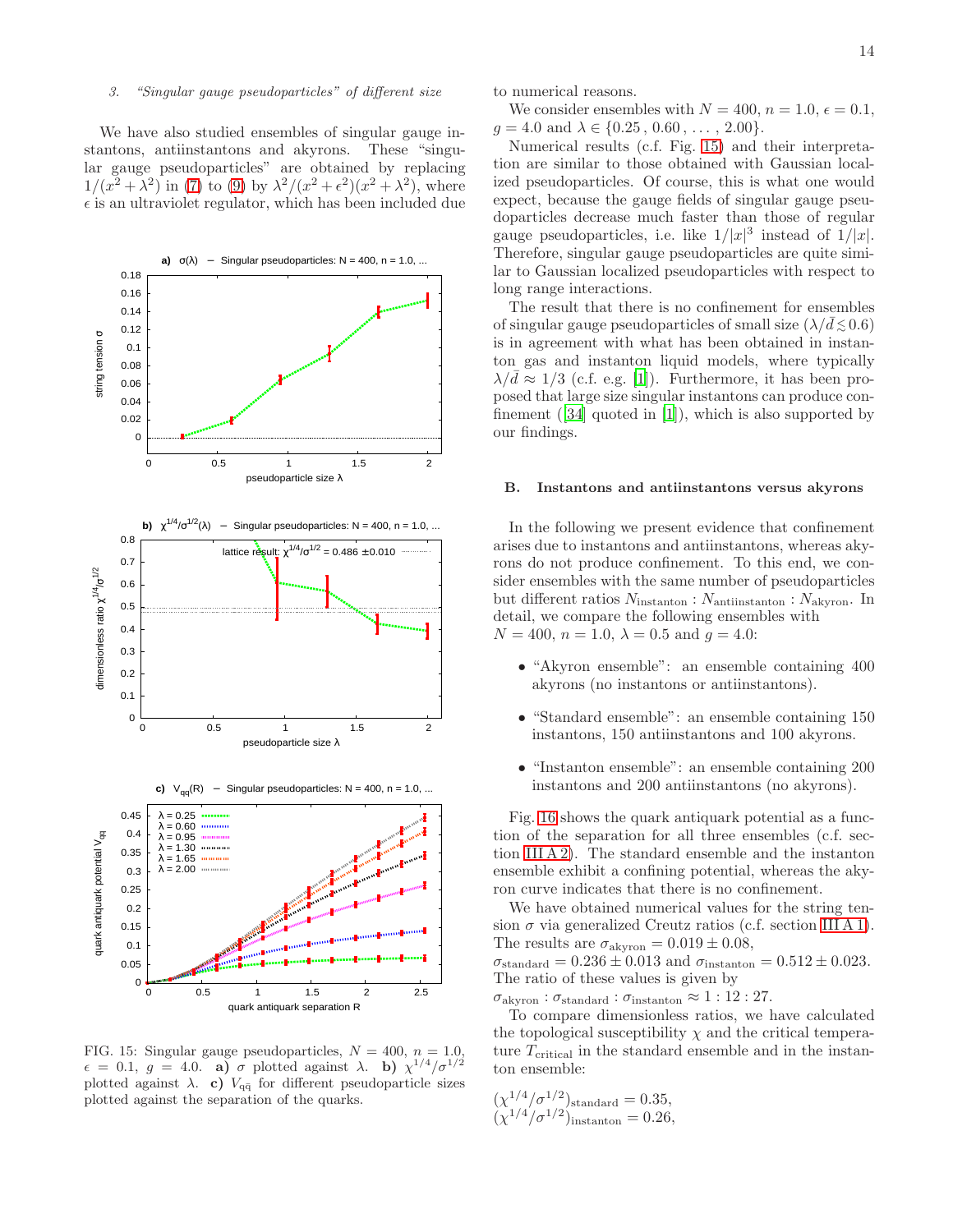

<span id="page-14-1"></span>FIG. 16: akyron ensemble (400 akyrons), standard ensemble (150 instantons, 150 antiinstantons and 100 akyrons) and instanton ensemble (200 instantons and 200 antiinstantons),  $N = 400$ ,  $n = 1.0$ ,  $\lambda = 0.5$ ,  $g = 4.0$ .  $V_{q\bar{q}}$  plotted against the separation of the quarks.

$$
(T_{\text{critical}}/\sigma^{1/2})_{\text{standard}} = 0.61,
$$
  

$$
(T_{\text{critical}}/\sigma^{1/2})_{\text{instanton}} = 0.59.
$$

Obviously, akyrons increase the topological susceptibility, while they do not affect the critical temperature. Since  $(\chi^{1/4}/\sigma^{1/2})_{\text{standard}} = 0.35$  is closer to the lattice result  $(\chi^{1/4}/\sigma^{1/2})$ <sub>lattice</sub> = 0.486 ± 0.010 [\[25\]](#page-17-25) than  $(\chi^{1/4}/\sigma^{1/2})_{\text{instanton}} = 0.26$ , it is beneficial with respect to quantitative results to consider ensembles containing not only instantons and antiinstantons but also akyrons.

The dimensionless ratios  $\chi^{1/4}/\sigma^{1/2}$  and  $T_{\text{critical}}/\sigma^{1/2}$ in the akyron ensemble are not meaningful: the topological susceptibility  $\chi$  vanishes identically (c.f. Appendix [B\)](#page-15-1) and the ensemble average of the Polyakov loop  $\langle L \rangle_{\beta}$  is close to 1 even for very large values of  $\beta$ , i.e. there is no sign of a confinement deconfinement phase transition. From that and the fact that the string tension is more than ten times smaller in the akyron ensemble than in the other two ensembles we conclude that gauge field configurations made up solely of akyrons are not suited to produce confinement. On the other hand, gauge field configurations, which are responsible for confinement, necessarily contain instantons and antiinstantons.

It is interesting to note that any linear superposition of akyrons and, therefore, any field configuration in a pure akyron ensemble have zero topological charge density (c.f. Appendix [B\)](#page-15-1). Since akyron ensembles do not exhibit confinement, this supports the common expectation that confinement and topological charge are closely related.

### <span id="page-14-0"></span>V. SUMMARY AND OUTLOOK

In this work we have presented the pseudoparticle approach, a numerical method to compute path integrals in effective  $SU(2)$  Yang-Mills theories. We have calculated the static quark antiquark potential at zero and at finite temperature, the topological susceptibility and the critical temperature of the confinement deconfinement phase transition in different pseudoparticle ensembles. The pseudoparticle approach is able to reproduce many essential features of SU(2) Yang-Mills theory with a comparatively small number of degrees of freedom.

## A. The pseudoparticle approach as a successful effective theory

When using 400 instantons, antiinstantons and akyrons, the static quark antiquark potential is linear for large separations with an attractive  $1/R$ -correction, which is in qualitative agreement with the bosonic string picture and with results from lattice calculations. The string tension  $\sigma$  is not only positive but also an increasing function of the coupling constant  $q$ . Therefore, when the scale is set by the string tension, one can adjust the size of the spacetime hypersphere in physical units by choosing an appropriate value for g.

We have also calculated the the topological susceptibility  $\chi$  and the critical temperature  $T_{\text{critical}}$ . The dimensionless ratios  $\chi^{1/4}/\sigma^{1/2}$  and  $T_{\text{critical}}/\sigma^{1/2}$  are constant for a wide range of coupling constants, i.e.  $\sigma$ ,  $\chi$ and  $T_{\rm critical}$  exhibit consistent scaling behaviors with respect to g. This success strongly indicates that the pseudoparticle approach has the potential to reproduce correct Yang-Mills physics. The values of both dimensionless ratios are of the right order of magnitude compared to lattice results.

### B. Properties of confining gauge field configurations

For ensembles made up of instantons, antiinstantons and akyrons the string tension shows only a weak dependence on the pseudoparticle size  $\lambda$ . It seems that confinement is mainly a consequence of the long range behavior of the building blocks, which is unaffected by  $\lambda$ . This has been confirmed by considering ensembles of Gaussian localized pseudoparticles and ensembles of singular gauge pseudoparticles, for which the size parameter  $\lambda$  strongly affects the long range behavior. For small  $\lambda$  there is only little overlap between neighboring pseudoparticles and there is no sign of confinement. Increasing  $\lambda$  to a value, where pseudoparticles overlap and interact significantly, restores quark confinement. The conclusion is that gauge field configurations, which are responsible for confinement, contain extended structures. On the other hand, gauge field configurations with only localized excitations do not produce confinement.

Comparing our "standard ensemble" with a pure instanton and antiinstanton ensemble and a pure akyron ensemble has shown that confinement arises due to in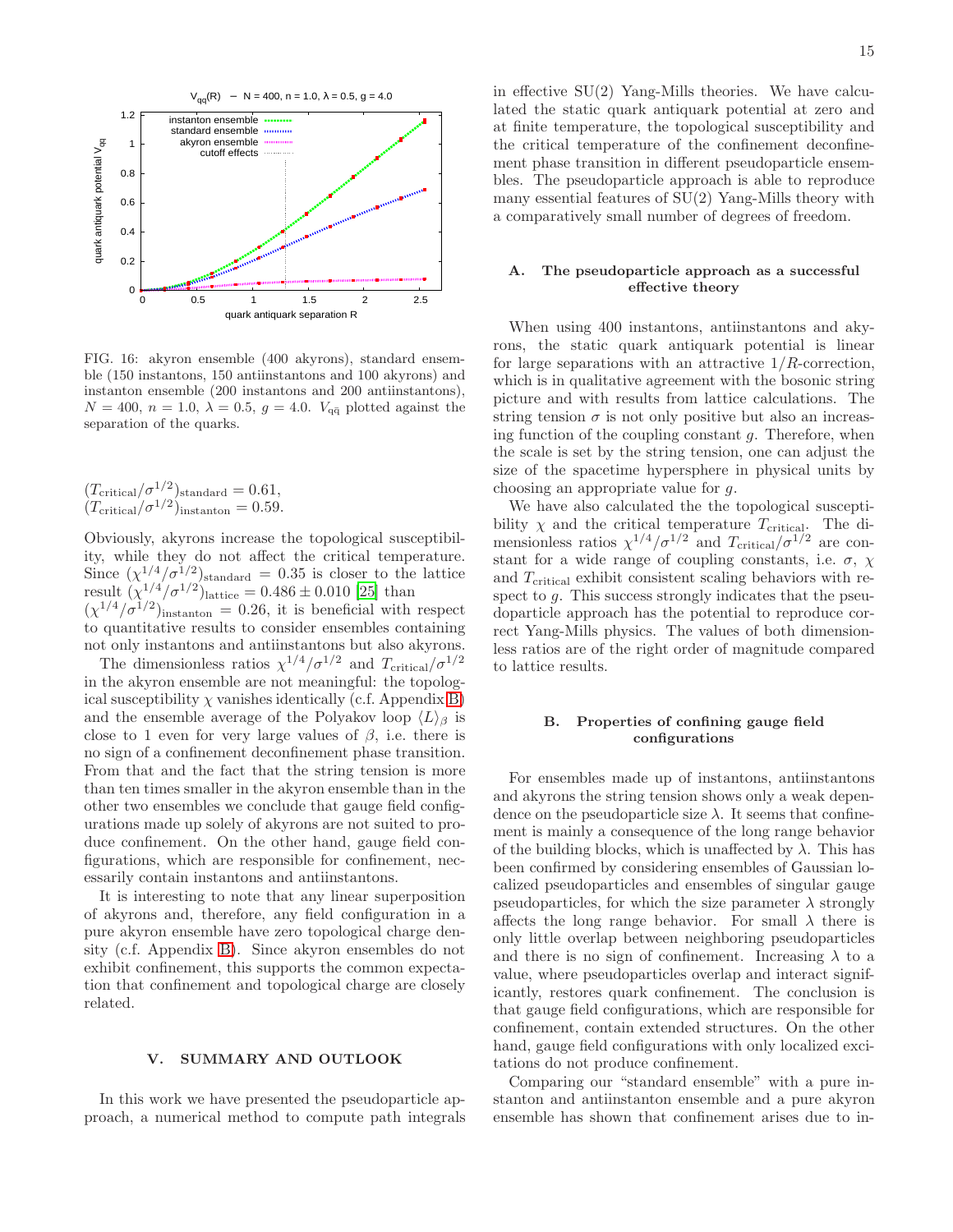stantons and antiinstantons and not because of akyrons. Keeping in mind that gauge field configurations made up solely of akyrons have vanishing topological charge density, our findings support the common expectation that topological charge and confinement are closely related. For quantitative results akyrons seem to play an important role. The dimensionless ratio  $\chi^{1/4}/\sigma^{1/2}$  is significantly closer to the lattice result, when there are not only instantons and antiinstantons but also akyrons.

### C. Outlook

An obvious possibility for future research is to calculate correlation functions in order to extract glueball masses. Comparing the resulting masses with results from lattice calculations would be another check of the pseudoparticle approach. Furthermore we plan to compute other observables at finite temperature, e.g. the energy density and the pressure.

A major new direction is to include fermions in the pseudoparticle approach. The goal would be to obtain a model for SU(2) Yang-Mills theory, which exhibits both chiral symmetry breaking and a confinement deconfinement phase transition.

#### Acknowledgments

It is a pleasure to thank Frieder Lenz for lots of inspiring discussions as well as for making many important and helpful suggestions. Furthermore, I would like to acknowledge useful conversations with Philippe de Forcrand, John W. Negele and Jan M. Pawlowski.

## <span id="page-15-0"></span>APPENDIX A: COLOR ORIENTATION MATRICES

A color orientation is a spacetime independent gauge transformation. It can be specified by an element of SU(2):  $U = c_0 + ic_a \sigma^a$  with  $c_0^2 + c^2 = 1$ . Applying such a gauge transformation to a gauge field  $A_\mu$  yields

$$
A'_{\mu} = U A_{\mu} U^{-1} \tag{A1}
$$

or expressed in components

$$
A_{\mu}^{a'} = \text{Tr}(\sigma^a A'_{\mu}) =
$$
  
= 
$$
\underbrace{\left(\delta^{ab}\left(c_0^2 - \mathbf{c}^2\right) + 2c_a c_b + \epsilon^{abc} 2c_0 c_c\right)}_{=C^{ab}} A_{\mu}^b.
$$
 (A2)

We refer to  $\mathcal{C}^{ab}$  as color orientation matrix. Color orientation matrices fulfill

$$
\mathcal{C}\mathcal{C}^T = \mathcal{C}^T\mathcal{C} = 1 \tag{A3}
$$

 $\det(\mathcal{C}) = 1.$  (A4)

Therefore, they are elements of SO(3).

## <span id="page-15-1"></span>APPENDIX B: ANY LINEAR SUPERPOSITION OF AKYRONS HAS VANISHING TOPOLOGICAL CHARGE DENSITY

The gauge field of a single akyron with index  $i$ , amplitude  $A(i)$ , color orientation matrix  $C^{ab}(i)$  and position  $z(i)$  is given by

$$
A_{\mu}^{a}(i) = \mathcal{A}(i)\mathcal{C}^{ab}(i)a_{\text{akyron},\mu}^{b}(x-z(i)) =
$$
  

$$
= \mathcal{A}(i)\mathcal{C}^{a1}(i)\frac{x_{\mu} - z_{\mu}(i)}{(x-z(i))^2 + \lambda^2}
$$
(B1)

(c.f. [\(9\)](#page-1-0)). In the corresponding field strength the derivative terms cancel each other:

$$
F^{a}_{\mu\nu}(i) = \underbrace{\partial_{\mu}A^{a}_{\nu}(i) - \partial_{\nu}A^{a}_{\mu}(i)}_{=0} + \epsilon^{abc}A^{b}_{\mu}(i)A^{c}_{\nu}(i). \tag{B2}
$$

For any linear superposition of akyrons

$$
A_{\mu}^{a} = \sum_{i} A_{\mu}^{a}(i) \tag{B3}
$$

the same is true:

$$
F^{a}_{\mu\nu} = \underbrace{\partial_{\mu}A^{a}_{\nu} - \partial_{\nu}A^{a}_{\mu}}_{=0} + \epsilon^{abc}A^{b}_{\mu}A^{c}_{\nu}.
$$
 (B4)

For the topological charge density follows

$$
q = \frac{1}{32\pi^2} F^a_{\mu\nu} \tilde{F}^a_{\mu\nu} = \frac{1}{64\pi^2} \epsilon_{\mu\nu\alpha\beta} F^a_{\mu\nu} F^a_{\alpha\beta} =
$$
  
\n
$$
= \frac{1}{64\pi^2} \epsilon_{\mu\nu\alpha\beta} \epsilon^{abc} \epsilon^{ade} A^b_\mu A^c_\nu A^d_\alpha A^e_\beta =
$$
  
\n
$$
= \frac{1}{32\pi^2} \underbrace{\epsilon_{\mu\nu\alpha\beta} (A^b_\mu A^b_\alpha)}_{=0} (A^c_\nu A^c_\beta) = 0. \qquad (B5)
$$

# <span id="page-15-2"></span>APPENDIX C: INSTANTONS AND ANTIINSTANTONS FORM TRANSVERSE GAUGE FIELDS, AKYRONS FORM LONGITUDINAL GAUGE FIELDS

Any gauge field  $A^a_\mu$  can be written as a sum of plane waves:

$$
A_{\mu}^{a}(x) = \frac{1}{(2\pi)^{4}} \int d^{4}k \, e^{-ikx} \tilde{A}_{\mu}^{a}(k), \tag{C1}
$$

where  $\tilde{A}^a_\mu$ , the Fourier transform of  $A^a_\mu$ , is given by

$$
\tilde{A}^a_\mu(k) = \int d^4k \, e^{ikx} A^a_\mu(x). \tag{C2}
$$

The Fourier transformed gauge field  $\tilde{A}_\mu^a$  can be decomposed in a transverse and a longitudinal part:

$$
\tilde{A}^a_\mu(k) = \tilde{A}^a_{\mu, \text{transverse}}(k) + \tilde{A}^a_{\mu, \text{longitudinal}}(k) \tag{C3}
$$

with

<span id="page-15-3"></span>
$$
k_{\mu}\tilde{A}^a_{\mu, \text{transverse}}(k) = 0 \tag{C4}
$$

$$
\tilde{A}^a_{\mu,\text{longitudinal}}(k) \quad \propto \quad k_\mu. \tag{C5}
$$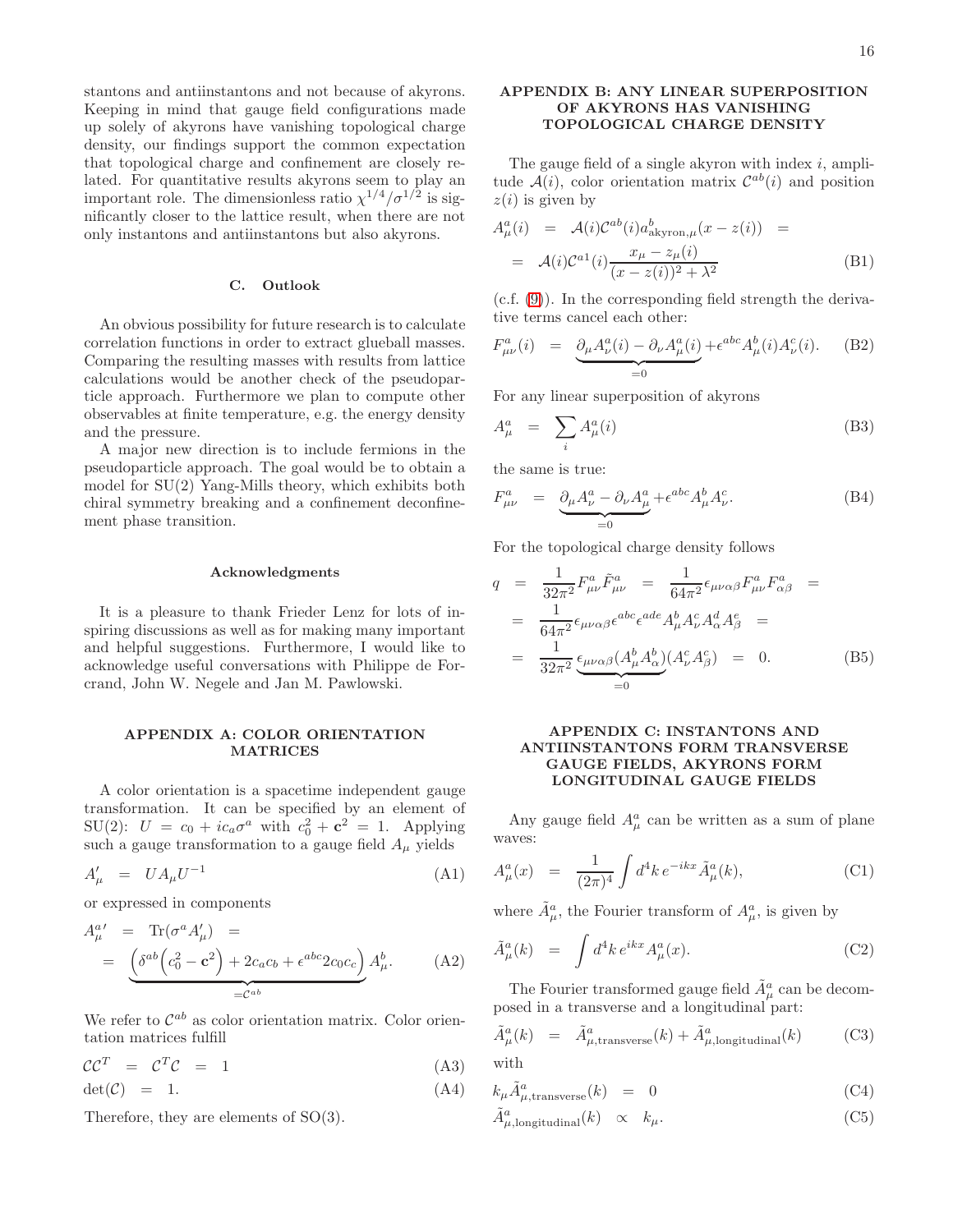Superpositions of instantons  $(7)$  and antiinstantons  $(8)$ form transverse gauge fields, whereas superpositions of akyrons [\(9\)](#page-1-0) form longitudinal gauge fields. This can be seen by considering the Fourier transforms of these pseudoparticles:

<span id="page-16-1"></span>
$$
\tilde{a}^a_{\mu,\text{instanton}}(k) = \eta^a_{\mu\nu} k_\nu f(|k|) \tag{C6}
$$

$$
\tilde{a}^a_{\mu, \text{antinstanton}}(k) = \bar{\eta}^a_{\mu\nu} k_{\nu} f(|k|) \tag{C7}
$$

$$
\tilde{a}^a_{\mu,\text{akyron}}(k) = \delta^{a1} k_\mu f(|k|), \tag{C8}
$$

where

<span id="page-16-4"></span>
$$
f(k) = \frac{8\pi^2 i}{|k|^4} \left( \frac{|k|\lambda K_1(|k|\lambda)}{2} - \frac{k^2 \lambda^2 K_1'(|k|\lambda)}{2} \right) \quad \text{(C9)}
$$

 $(K_1$  is a modified Bessel function of imaginary argument).  $(C6)$  and  $(C7)$  satisfy  $(C4)$  due to the antisymmetry of  $\eta^a_{\mu\nu}$  and  $\bar{\eta}^a_{\mu\nu}$ , while [\(C8\)](#page-16-1) obviously fulfills [\(C5\)](#page-15-3).

## <span id="page-16-0"></span>APPENDIX D: INSTANTONS AND AKYRONS FORM A BASIS OF ALL GAUGE FIELD CONFIGURATIONS

In this appendix we show that "almost any gauge field configuration" can be represented by a linear superposition of infinitely many instantons and akyrons.

The starting point is the "continuum limit" of [\(12\)](#page-2-1) without antiinstantons:

<span id="page-16-2"></span>
$$
A_{\mu}^{a}(x) =
$$
  
= 
$$
\int d^{4}z \left( \sum_{i=1}^{9} \mathcal{A}(i, z) \mathcal{C}^{ab}(i, z) a_{\mu, \text{instanton}}^{b}(x - z) + \sum_{j=10}^{12} \mathcal{A}(j, z) \mathcal{C}^{ab}(j, z) a_{\mu, \text{akyron}}^{b}(x - z) \right)
$$
 (D1)

(the sum over all pseudoparticles has been replaced by an integration over spacetime; furthermore, nine instantons and three akyrons are allowed to share the same position).

Inserting  $(7)$  and  $(9)$  in  $(D1)$  yields

<span id="page-16-3"></span>
$$
A_{\mu}^{a}(x) = \int d^{4}z \left( \underbrace{\sum_{i=1}^{9} \mathcal{A}(i, z) \mathcal{C}^{ab}(i, z)}_{=\mathcal{S}^{ab}(z)} \eta_{\mu\nu}^{b} + \underbrace{\sum_{j=10}^{12} \mathcal{A}(j, z) \mathcal{C}^{ab}(j, z) \delta^{b1} \delta_{\mu\nu}}_{=\mathcal{S}^{a0}(z)} \right) \frac{x_{\nu} - z_{\nu}}{(x - z)^{2} + \lambda^{2}}.
$$
 (D2)

It can be shown that in general nine color orientation matrices form a basis of all  $3 \times 3$ -matrices [\[8\]](#page-17-7). Therefore, any  $S^{ab}$  and  $S^{a0}$  can be realized by suitably chosen amplitudes  $A(i, z)$  and  $A(j, z)$ . Hence, the problem has been reduced to the question whether any gauge filed configuration  $A^a_\mu$  can be represented by suitably chosen  $\mathcal{S}^{ab}$  and  $\mathcal{S}^{a0}.$ 

Fourier transforming [\(D2\)](#page-16-3) turns the convolution into an ordinary multiplication:

$$
\tilde{A}^a_\mu(k) =
$$
\n
$$
= \left( \tilde{S}^{ab}(k)\eta^b_{\mu\nu} + \tilde{S}^{a0}(k)\delta_{\mu\nu} \right) \int d^4x \, e^{ikx} \frac{x_\nu}{x^2 + \lambda^2} =
$$
\n
$$
= \left( \tilde{S}^{ab}(k)\eta^b_{\mu\nu} + \tilde{S}^{a0}(k)\delta_{\mu\nu} \right) k_\nu f(k) \tag{D3}
$$

 $(f$  is defined by  $(C9)$ ).

 $\sqrt{ }$ 

<span id="page-16-6"></span> $\overline{\phantom{a}}$ 

Without loss of generality we consider  $a = 1$ :

$$
\begin{aligned}\n\tilde{A}_1^{1}(k) \\
\tilde{A}_1^{1}(k) \\
\tilde{A}_3^{1}(k)\n\end{aligned} = \n\begin{pmatrix}\n\tilde{A}_2^{1}(k) \\
\tilde{A}_3^{1}(k)\n\end{pmatrix} = f(k) \begin{pmatrix}\nk_0 & -k_1 & -k_2 & -k_3 \\
k_1 & k_0 & -k_3 & k_2 \\
k_2 & k_3 & k_0 & -k_1 \\
k_3 & -k_2 & k_1 & k_0\n\end{pmatrix} \begin{pmatrix}\n\tilde{S}^{10}(k) \\
\tilde{S}^{11}(k) \\
\tilde{S}^{12}(k) \\
\tilde{S}^{13}(k)\n\end{pmatrix} .\n\quad (D4)
$$

For  $k \neq 0$  this equation can be solved for  $(\tilde{\mathcal{S}}^{10}, \tilde{\mathcal{S}}^{11}, \tilde{\mathcal{S}}^{12}, \tilde{\mathcal{S}}^{13}),$  because  $f \neq 0$  and  $\det(\mathcal{K}) = |k|^4 \neq 0$ . For  $k = 0$  both f and K are singular. To study this case, we first deduce

<span id="page-16-5"></span>
$$
\int d^4x A^a_\mu(x) = 0 \tag{D5}
$$

from [\(D2\)](#page-16-3) by applying a proper regularization scheme. [\(D5\)](#page-16-5) implies  $\tilde{A}^a_\mu(k=0) = 0$ . Inserting this in [\(D4\)](#page-16-6)

shows that the value of  $\tilde{\mathcal{S}}^{a}$  ( $k = 0$ ) has no effect on the gauge field  $A^a_\mu$ . On the other hand, changing  $\tilde{\mathcal{S}}^{a}$  $(k=0)$ amounts to a constant shift of  $S^{aB}$ :  $S^{aB} \rightarrow S^{aB} + S^{aB}_0$ . That is adding  $S_0^{aB}$  changes  $S^{aB}$ , whereas the gauge field  $A^a_\mu$  remains unaltered. To get rid of this redundancy, we require

<span id="page-16-7"></span>
$$
\int d^4x \, \mathcal{S}^{a}{}^B(x) = 0. \tag{D6}
$$

To be able to represent any gauge field configuration  $A^a_\mu$ , we have to find a way around [\(D5\)](#page-16-5). This can easily be achieved by adding constants  $B^a_\mu$  to [\(D1\)](#page-16-2).

The final result is the following: any gauge field configuration  $A^a_\mu$  has a unique expansion

$$
A_{\mu}^{a}(x) =
$$
  
= 
$$
\int d^{4}z \left( \sum_{i=1}^{9} \mathcal{A}(i, z) \mathcal{C}^{ab}(i, z) a_{\mu, \text{instanton}}^{b}(x - z) + \sum_{j=10}^{12} \mathcal{A}(j, z) \mathcal{C}^{ab}(j, z) a_{\mu, \text{akyron}}^{b}(x - z) \right) + B_{\mu}^{a} \quad (D7)
$$

in terms of  $A(i, z)$  and  $A(j, z)$  constrained by [\(D6\)](#page-16-7) and  $B_{\mu}^{a}$ , where  $\mathcal{C}^{ab}(i, z)$ ,  $i = 1, \ldots, 9$ , as well as  $\mathcal{C}^{a}{}(i, z)$ ,

 $j = 10, \ldots, 12$  are linearly independent color orientation matrices.